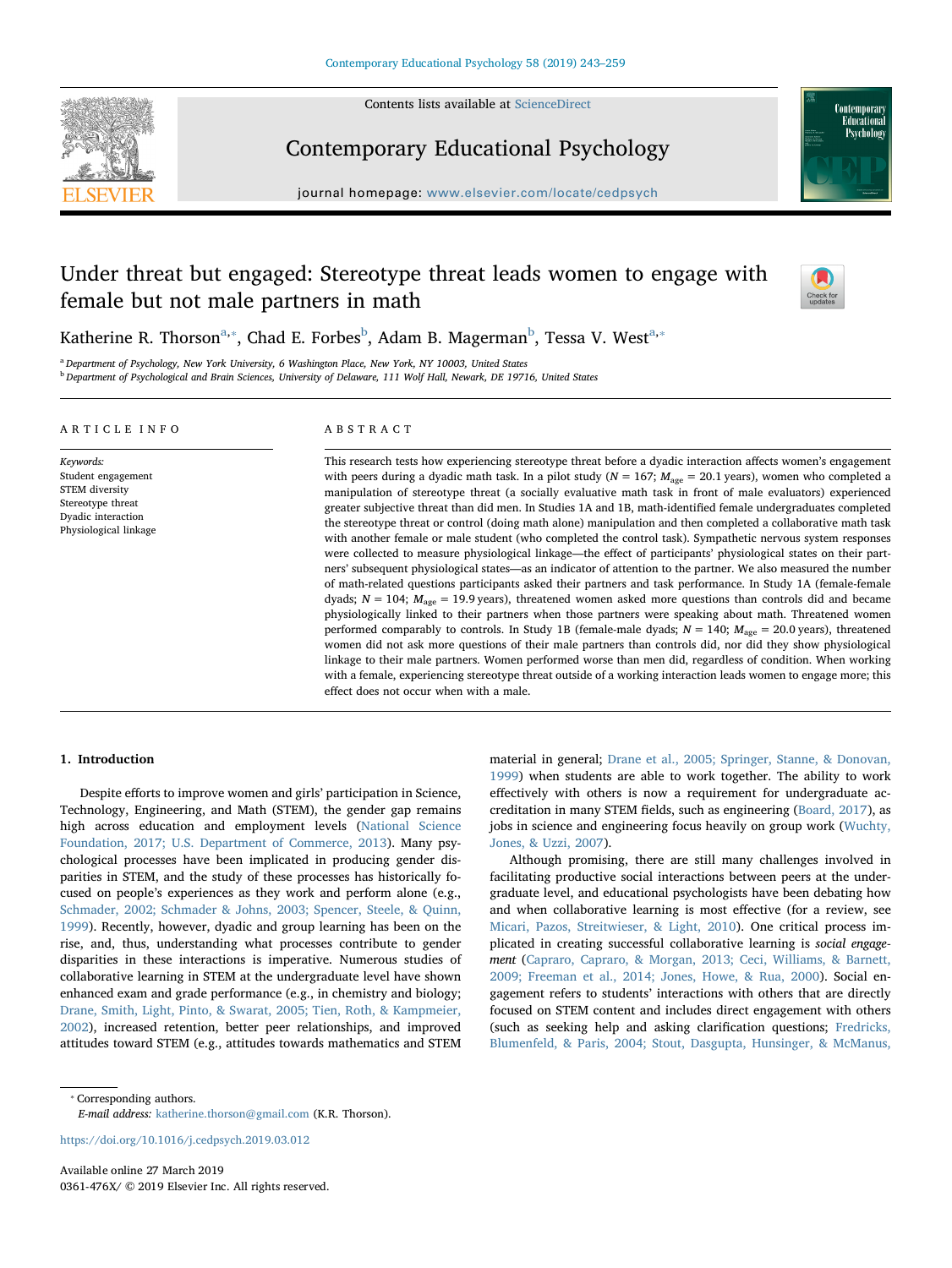[2011\)](#page-15-2), as well as attending to people who are useful sources of information. Attention includes processes such as listening carefully to a lecture given by a professor or a lesson by a teammate, looking at the blackboard during instruction, and listening to a peer respond to a question [\(Birch & Ladd, 1997; E.S. Shapiro, 2011\)](#page-15-3).

The present research examines social engagement between university students who are highly identified with math while they work together in pairs to solve math problems. We specifically focus on how the experience of stereotype threat for women prior to working with an assigned female or male partner influences how engaged both partners are with each other during the dyadic task and how attentive they are to them. Utilizing a multi-method approach, we operationalize engagement in two ways. First, we measure the extent to which partners ask each other math-related questions during the task ([Fredricks et al.,](#page-15-2) [2004; Gasiewski, Eagan, Garcia, Hurtado, & Chang, 2012](#page-15-2)), which is an overt behavior. Two, we measure the extent to which partners show physiological linkage to each other on sympathetic nervous system (SNS) reactivity during the task. Linkage on SNS responses can indicate the extent to which individuals "track" the fluxes and flows of the intensity of their partners' affective state and can provide online, moment-to-moment information regarding how attentive people are to their partners (see more details in [Section 5;](#page-3-0) [Kraus & Mendes, 2014;](#page-15-4) [Thorson, West, & Mendes, 2018; West, Koslov, Page-Gould, Major, &](#page-15-4) [Mendes, 2017\)](#page-15-4). We also examine the differential effects of stereotype threat on math performance of the person who experienced stereotype threat and the partner of that person.

# 2. Social engagement in STEM interactions

As noted above, social engagement can facilitate collaborative learning in STEM. For undergraduate women, who are often less engaged with their peers in male-dominated STEM settings, such as in engineering and math [\(Dasgupta, Scircle, & Hunsinger, 2015; Grover,](#page-15-5) [Ito, & Park, 2017\)](#page-15-5), increasing engagement with peers may be a critical step in closing the gender gap. For example, undergraduate women who are engaged with their peers in engineering experience greater feelings of social belonging, which in turn buffer them from failures and setbacks associated with STEM drop-out [\(Dennehy & Dasgupta, 2017;](#page-15-6) [Solder, Rowan-Kenyon, Inkelas, Garvey, & Robbins, 2012; Walton,](#page-15-6) [Logel, Peach, Spencer, & Zanna, 2015\)](#page-15-6).

To date, however, there is little empirical work that directly examines social engagement in STEM by assessing behaviors in interpersonal working contexts as they naturally unfold over time (see [Appleton, Christenson, & Furlong, 2008; Fredricks et al., 2004;](#page-14-1) [Gasiewski et al., 2012](#page-14-1) for theoretical reviews). The only research in this domain of which we are aware assesses how trained undergraduate female experts contribute to a group math task (e.g., whether they correctly explain how to compute the answer to a math problem) as a function of the group's gender composition [\(Grover et al., 2017\)](#page-15-7). Here, we focus on social engagement between peers, as peers can be either barriers or bridges to success in STEM settings. In the best case, peers help each other problem-solve and fulfill social inclusion goals, and in the worst case, peers distract or hinder problem-solving and have the power to socially isolate people.

# 3. The effect of stereotype threat on social engagement in STEM interactions

How might the experience of stereotype threat affect interactions between peers during a dyadic math task? For undergraduate women who are motivated to perform well in STEM fields, such as math, stereotype threat occurs when they are concerned that they will confirm the negative stereotype that women are not as competent as men within STEM [\(Logel, Peach, & Spencer, 2012; Spencer et al., 1999\)](#page-15-8). Scholars have theorized that there are several important components to a stereotype-threatening experience, which we briefly review here. One, stereotype threat is relevant to members of groups who are aware that there is an existing stereotype that members of their group are not as competent as members of other groups in a particular domain (e.g., women are not as competent as men on math tasks; [Schmader, Johns, &](#page-16-4) [Forbes, 2008; Spencer et al., 1999\)](#page-16-4). Two, members from the negatively stereotyped group need to perform on a task that is relevant to the stereotype in a context where they are being evaluated (e.g., they need to perform math in front of evaluators). Three, the stereotype needs to be "salient" to group members when they are performing, which can be accomplished in a number of ways, including being directly evaluated by members of the group who are stereotyped as performing better than members of one's own group (in this case men), or, as some scholars have shown, simply performing alongside members of the other group. For example, undergraduate women can experience stereotype threat when they are outnumbered by men when solving math problems ([Inzlicht & Ben-Zeev, 2000](#page-15-9)) or when they take a test that measures quantitative capacity and are told that men outperform women ([Schmader & Johns, 2003; Spencer et al., 1999\)](#page-16-5).

Within stereotype threat research, the focus has historically been on how manipulations of threat affect performance (see recent meta-analyses by [Flore & Wicherts, 2015; Nguyen & Ryan, 2008; Pennington,](#page-15-10) [Heim, Levy, & Larkin, 2016](#page-15-10)), and performance differences (or lack thereof) have been used as evidence that stereotype threat occurred (e.g., [Spencer et al., 1999](#page-16-6)). However, it is important to distinguish between the psychological experience of stereotype threat—which often manifest as physiological and psychological threat (e.g., feeling like the demands of the situation outweigh one's resources)—from the outcomes of this experience ([Schmader, Forbes, Zhang, & Mendes,](#page-16-7) [2009\)](#page-16-7). Beyond performance, numerous studies have examined the impact of stereotype threat on women's interest in math at the undergraduate level (e.g., [Davies, Spencer, Quinn, & Gerhardstein, 2002;](#page-15-11) [Murphy, Steele, & Gross, 2007; Shapiro, Williams, & Hambarchyan,](#page-15-11) [2013\)](#page-15-11). Critically, scholars have theorized that the chronic experience of stereotype threat may lead women to opt out of STEM fields—for example, to major in English over physics or to work as a science journalist instead of a lab technician [\(Steele, Spencer, & Aronson, 2002](#page-16-8)). Thus, stereotype threat might also lead women to be less engaged with their peers during a dyadic math task—a possibility we examine in the present research.

In considering how stereotype threat regarding math will affect engagement when women are working with others, research on stress and coping within dyadic interactions provides a useful framework for forming hypotheses. According to a stress and coping approach, not all experiences of stress are created equal; stress can either be appraised as threat (i.e., people feel like their demands outweigh their resources) or challenge (i.e., people feel like their resources match or outweigh their demands; [Blascovich & Mendes, 2010; Lazarus & Folkman, 1991](#page-15-12)). Accordingly, stressors associated with the experience of stereotype threat can be experienced as threats or as challenges ([Pennington et al., 2016](#page-16-9)). For example, one study showed that first-year female undergraduates in engineering who were outnumbered by men were more likely to report feeling greater threat relative to challenge [\(Dasgupta et al., 2015](#page-15-5)). For women in math, when stressors are experienced as threats, they lead to poorer psychological and performance outcomes than when they are experienced as challenges [\(Ben-Zeev, Fein, & Inzlicht, 2005; Johns,](#page-14-2) [Inzlicht, & Schmader, 2008; Vick, Seery, Blascovich, & Weisbuch,](#page-14-2) [2008\)](#page-14-2). For example, among female undergraduates who showed high SNS arousal while taking a practice version of the math Graduate Record Examination, those who were able to appraise their physiological state as a challenge scored higher on the GRE than those who did not ([Schmader et al., 2009](#page-16-7); see also [Jamieson, Nock, & Mendes, 2012](#page-15-13)). Relevant to the present research, how people appraise stressors can affect how they behave towards their partners, and specifically, how much they engage with their partners. Whether people experience a stressor as a challenge or threat can affect whether they engage with their partners or "freeze" ([Blascovich & Mendes, 2010; Trawalter,](#page-15-12)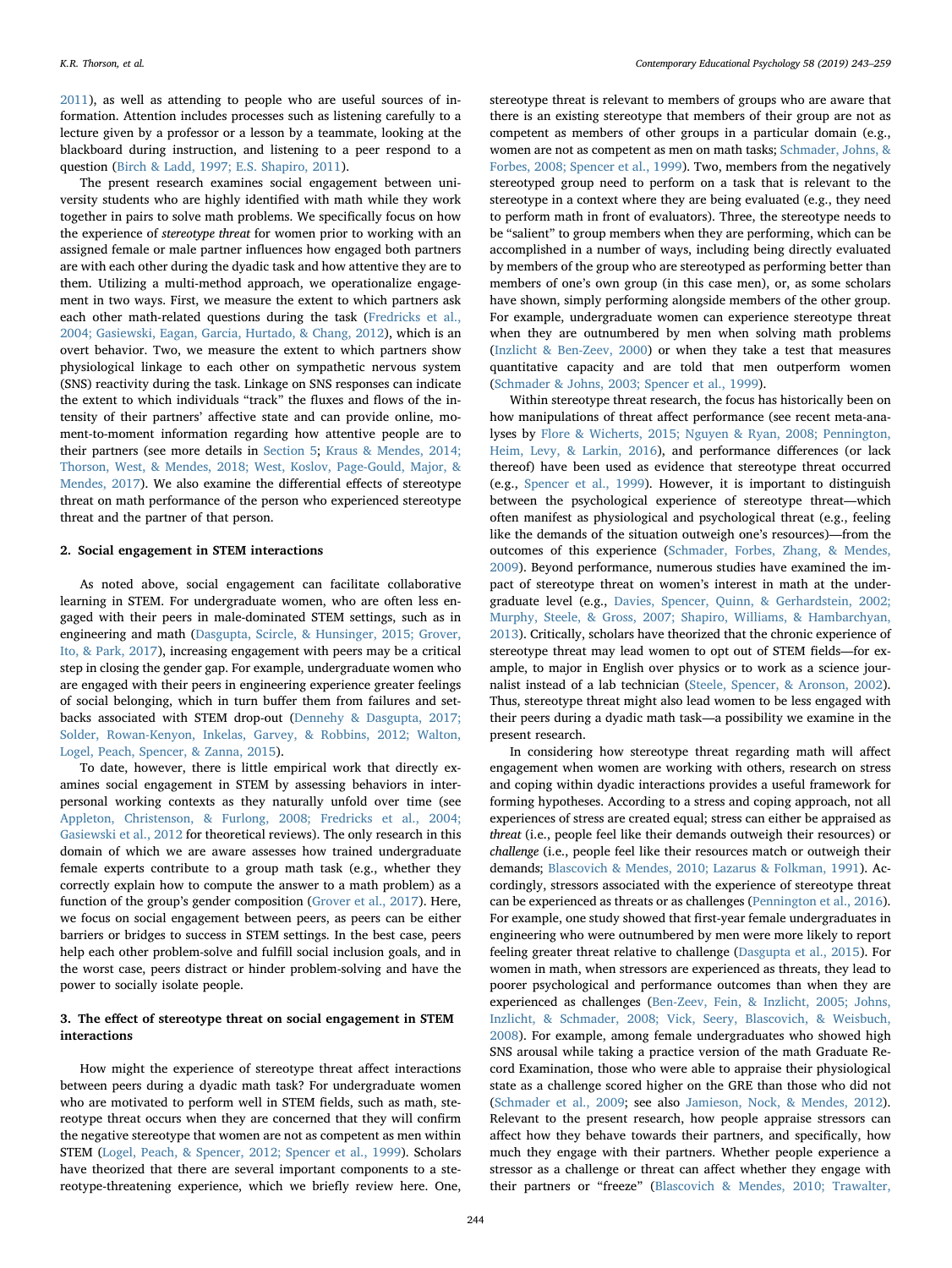<span id="page-2-0"></span>

Fig. 1. Model for how stereotype threat might affect women's engagement when interacting with a female partner or a male partner.

[Richeson, & Shelton, 2009\)](#page-15-12). If they appraise stressors as a challenge, they are likely to engage fully with their partners; in the present research, this would mean asking their partners more questions and attending closely to them. However, if they appraise the psychological stressor as a threat, they are likely to freeze with their partners—failing to engage at all.

Following a stress and coping framework, we propose that women will experience a stereotype threat manipulation regarding their gender and math as subjectively threatening (which we demonstrate in the pilot study), but they may not continue to experience threat during the dyadic interaction. As such, the degree to which they engage with their partners will vary depending on the gender of their partner. In the next section, we utilize a stress and coping framework to theorize about how women who have experienced stereotype threat will engage with female and male working partners.

## 3.1. Stereotype threat during female-female interactions

In [Fig. 1,](#page-2-0) we present a guide of how we propose stereotype threat will affect interactions that women have with female and male partners. We propose that following a threat experience in which women are evaluated by men while performing math, in female-female pairs, women will demonstrate a behavioral pattern consistent with a challenge state, engaging more with their female partners relative to those who have not undergone stereotype threat. We base this hypothesis on research showing that (a) women at the undergraduate level often feel more comfortable engaging with female peers than male peers, even in socially evaluative settings within STEM fields, such as engineering and math [\(Dasgupta et al., 2015; Grover et al., 2017](#page-15-5)). This suggests that female partners do not invoke a threat response in women and (b) the presence of other females in undergraduate STEM fields, such as engineering and math, can buffer against stereotype threat effects, as women serve to protect threatened women from the aversive effects of stereotype threat on perceptions of one's own math ability and feelings of self-efficacy ([Dennehy & Dasgupta, 2017; Inzlicht & Ben-Zeev, 2000;](#page-15-6) [Marx & Roman, 2002\)](#page-15-6). To the extent that women who experience stereotype threat are able to "harness" their arousal during the dyadic interaction to their benefit, then they may show even stronger engagement with their partners than women who do not experience stereotype threat.

#### 3.2. Stereotype threat during female-male interactions

In the present research, we also examine whether male interaction partners serve as a stressor during the interaction for women. Although the presence of men can evoke stereotype threat effects [\(Dennehy &](#page-15-6) [Dasgupta, 2017; Inzlicht & Ben-Zeev, 2000; Sekaquaptewa &](#page-15-6)

[Thompson, 2003](#page-15-6)), it remains to be seen whether male peer partners heighten existing stereotype threat experiences for women after they have undergone a threat manipulation. We theorize that if male partners do serve as stressors, there are two possible outcomes for women who interact with men.

The first possible outcome, as illustrated in [Fig. 1](#page-2-0), is that women who have undergone a threat manipulation will be less engaged with their male partners than women who have not; even though they are not the source of the threat themselves, male partners may operate as a "chronic reminder" of the stereotype threat experience and exacerbate the effects women experienced going into the encounter. Indeed, prior research has demonstrated that individuals can carry over stress from one interaction to another (Waters, [West, & Mendes, 2014](#page-16-10)), particularly when people are interacting under conditions that are also stressful ([Liu, Rovine, Cousino Klein, & Almeida, 2013; Saxbe & Repetti, 2010](#page-15-14)). If this is the case, then within male-female dyads, we would expect women who have undergone the threat experience prior to the interaction to be less engaged (ask fewer questions; exhibit weaker physiological linkage) than those who have not undergone the threat experience (tested in Study 1B). In addition, we would also expect that women under threat would be less engaged with male partners than women under threat would be with female partners because male partners are exacerbating the threat experience (a possibility we test for in the cross-study comparisons).

The second possibility is that male interaction partners can evoke a threat response for all women. To this end, having a male partner may "level the playing field" between women who entered the dyadic encounter under threat and those who did not. Indeed, women subjectively feel and appear less engaged when interacting in STEM contexts with men, regardless of level of acquaintance (e.g., in academic STEM fields and in undergraduate and professional engineering), than with women even without explicit manipulations of stereotype threat ([Dasgupta et al., 2015; Hall, Schmader, & Croft, 2015; Holleran,](#page-15-5) [Whitehead, Schmader, & Mehl, 2011](#page-15-5)). These results suggest that the mere presence of a male partner is sufficient to invoke the psychological experience of stereotype threat.

If this is the case, then within male-female dyads, we would expect women who have undergone the threat experience prior to the interaction to be equally engaged with their partners (i.e., exhibit similar physiological linkage, ask similar amount of questions) as those who have not undergone the threat experience (tested in Study 1B). In addition, if men lead to threat for all women, then we would also expect all women paired with men to be less engaged with their male partners than women paired with women. We test this possibility in the crossstudy comparisons.

We note that in both of these cases, women will be less engaged with their male partners than their female partners, but in the former,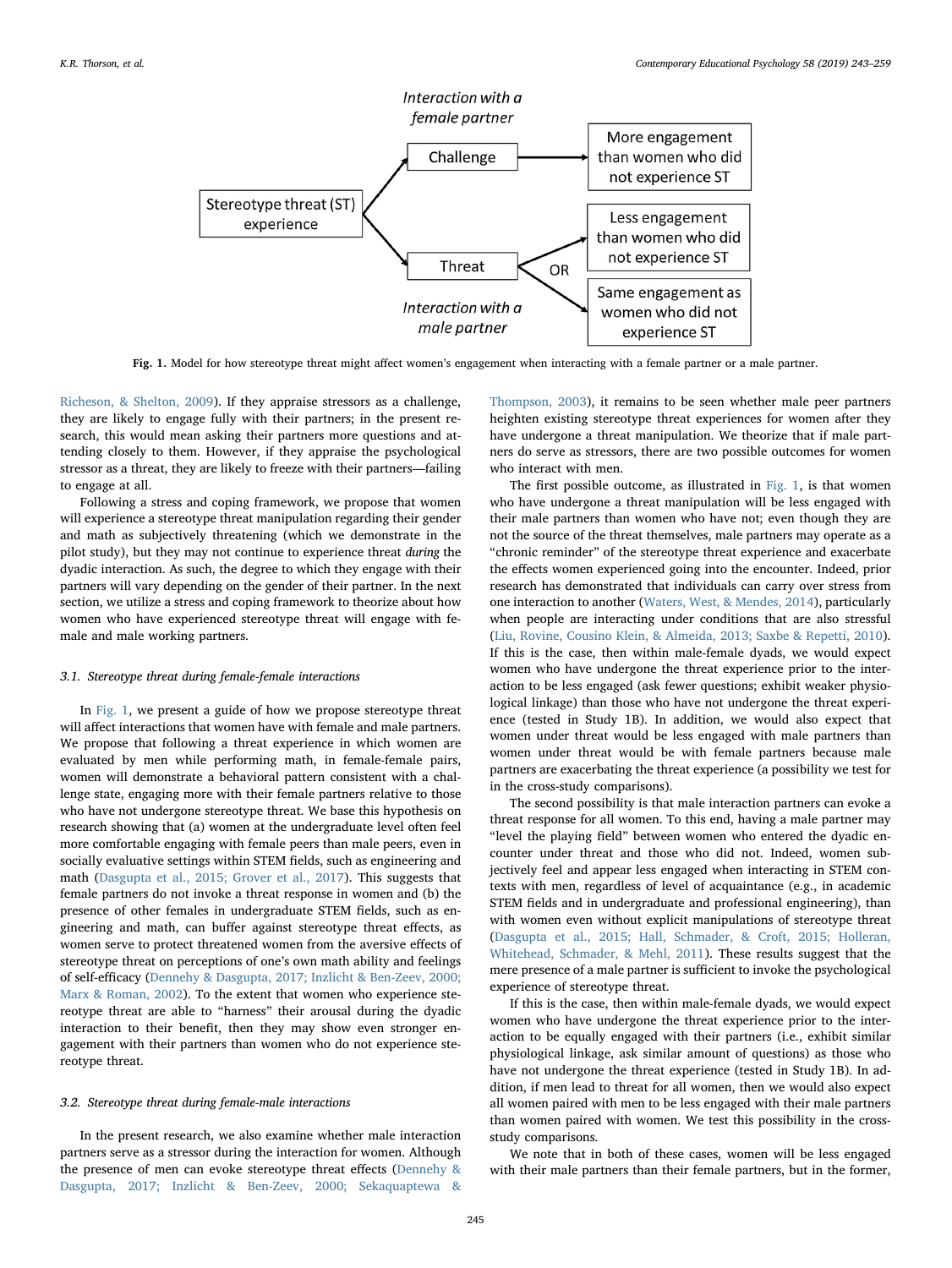stereotype threatened women who are paired with men are the least engaged among all types of women because men exacerbate the threat experience.

# 4. The effect of stereotype threat on performance in STEM interactions

Lastly, we examine the question: How does the experience of stereotype threat affect performance in STEM interactions? As noted above, historically, the predominant outcome in studies on stereotype threat has been performance. Recent attempts to replicate the effect of stereotype threat on math performance when working alone have been mixed; some research has found no effects of stereotype threat on women's performance (relative to women who did not experience stereotype threat; among adults: [Finnigan & Corker, 2016](#page-15-15); among 4th through 12th graders: [Ganley et al., 2013](#page-15-16); among undergraduates: [Gibson,](#page-15-17) [Losee, & Vitiello, 2014](#page-15-17)), and some has found negative effects (i.e., stereotype threat hinders performance; among undergraduates: [Schmader, 2002; Schmader & Johns, 2003; Spencer et al., 1999\)](#page-16-1). In addition, a recent meta-analysis that focuses on the effects of stereotype threat for children on math performance found some evidence of an effect ([Flore & Wicherts, 2015\)](#page-15-10), which they interpret with caution given evidence of a strong file drawer effect. A second recent meta-analysis, which focuses on performance for adults, finds a mixed pattern of results and strong evidence that performance differences depend on contextual factors ([Pennington et al., 2016](#page-16-9)).

These findings are consistent with literature indicating that there are several potential moderating factors that explain when and how stereotype threat affects performance (such as how much women identify with math and whether they are aware of the gender-math stereotype; [Gibson et al., 2014; Nguyen & Ryan, 2008](#page-15-17)). Among these, the psychological appraisal of one's resources compared to one's demands—in other words, whether one is threatened (as opposed to challenged)—is critical. Threat can deplete cognitive resources, such as working memory capacity, which can then impair performance [\(Johns](#page-15-18) [et al., 2008; Schmader & Johns, 2003](#page-15-18)). Thus, similar to the effects of challenge and threat on social engagement, challenge and threat can also affect performance, such that greater threat leads to worse performance [\(Ben-Zeev et al., 2005; Jamieson, Mendes, Blackstock, &](#page-14-2) [Schmader, 2010; Schmader et al., 2009](#page-14-2)).

In the present research, we explore whether women who work with women will demonstrate better performance, as well as engage more with their partner, when under threat. In addition, we explore whether women who work with men perform worse when under threat than those who are not under threat, which, if found, would be consistent with classic findings of stereotype threat ([Inzlicht & Ben-Zeev, 2000;](#page-15-9) [Spencer et al., 1999\)](#page-15-9).

To test the idea that men serve to elicit stereotype threat in women, we not only compare the performance of men to women; but also, we compare control condition women who have interacted with men to control condition women who have interacted with women. This latter comparison is critical for testing the idea that male peers serve as stressors for women, leading them to perform worse than women who have not interacted with male partners.

Finally, we examined changes over time in performance. We did not have specific hypotheses about trajectories in performance over time as a function of gender and stereotype threat. However, prior work on threat and stress has shown that the effects of stressors generally weaken over time, with people adapting and returning to physiological baselines over time ([McEwen, 2007; Selye, 1946](#page-15-19)). Therefore, any effects we observe on performance may be the strongest at the beginning of the interaction, when the stereotype threat manipulation is closest in time to the dyadic interaction.

#### <span id="page-3-0"></span>5. Research overview

The present studies are the first to our knowledge to provide a comprehensive investigation of how experiencing stereotype threat prior to a novel interaction (and without one's interaction partner knowing about the stereotype threat manipulation) influences two processes related to engagement and performance. In both partners—undergraduate students highly identified with math—we measure behaviors and physiology over the course of the interaction to directly capture social engagement as it naturally unfolds. To manipulate stereotype threat, women who were highly identified with math performed a math test, framed as diagnostic of math intelligence, in front of male evaluators. We reasoned that these types of threatening experiences—being evaluated by others on one's domain-specific aptitude—are particularly common in STEM (e.g., students giving class presentations, and students performing lab technique in front of others). Furthermore, these experiences are critical for understanding social engagement because they are often followed by learning- and workbased interactions with others [\(Capraro et al., 2013; Wuchty et al.,](#page-15-1) [2007\)](#page-15-1). Moreover, we argue that it is important to capture the psychological and physiological experience of threat prior to measuring key outcomes of interest. To ensure that the manipulation induces threat, we apply well-replicated research on how social evaluation can evoke the psychological experience of threat ([Dickerson & Kemeny, 2004\)](#page-15-20) by measuring a combination of physiological and self-reported measures immediately following the stereotype threat manipulation (Pilot Study). Our goal is to demonstrate that the threat manipulation uniquely leads women to subjectively interpret their experience as threat. Only after establishing this do we then test how the manipulation affects our outcomes of interest (Studies 1A and 1B).

In Study 1A, we test whether women engage more with women when they are under stereotype threat (versus not) by comparing female-female dyads in which one woman experienced stereotype threat and the other did not to dyads in which neither woman experienced stereotype threat. In Study 1B, we tested whether women who experienced stereotype threat prior to an interaction with a male partner would be less or similarly engaged compared to women who did not experience stereotype threat prior to an interaction with a male partner. Given the critical importance of performance outcomes in educational domains, we also examined the performance of women who experienced stereotype threat (relative to those who did not experience stereotype threat) in both studies.

#### 5.1. Measuring social engagement

We measured women's social engagement while working on a math task with a female or male peer in two ways—(1) by directly assessing an overt behavior and (2) by assessing a dyadic, physiological measure of behavioral engagement that represents a more automatic process.

## 5.1.1. Question asking about math

First, we measured the number of questions women asked their partners about the math task. Asking questions provides opportunities to gain information and certainty and is a direct measure of social engagement within learning and performance settings ([Fredricks et al.,](#page-15-2) [2004; Gasiewski et al., 2012\)](#page-15-2). Because we were interested directly in STEM-relevant social engagement, we measured not just the number of questions that partners asked each other during the math task (which might also be about the classes they were taking or where they were living, for example) but specifically the number of questions asked about the math task.

## 5.1.2. Physiological linkage

As a second measure of social engagement, we measured the extent to which women became physiologically linked to their partners during the math task—that is, how much one woman's physiological state was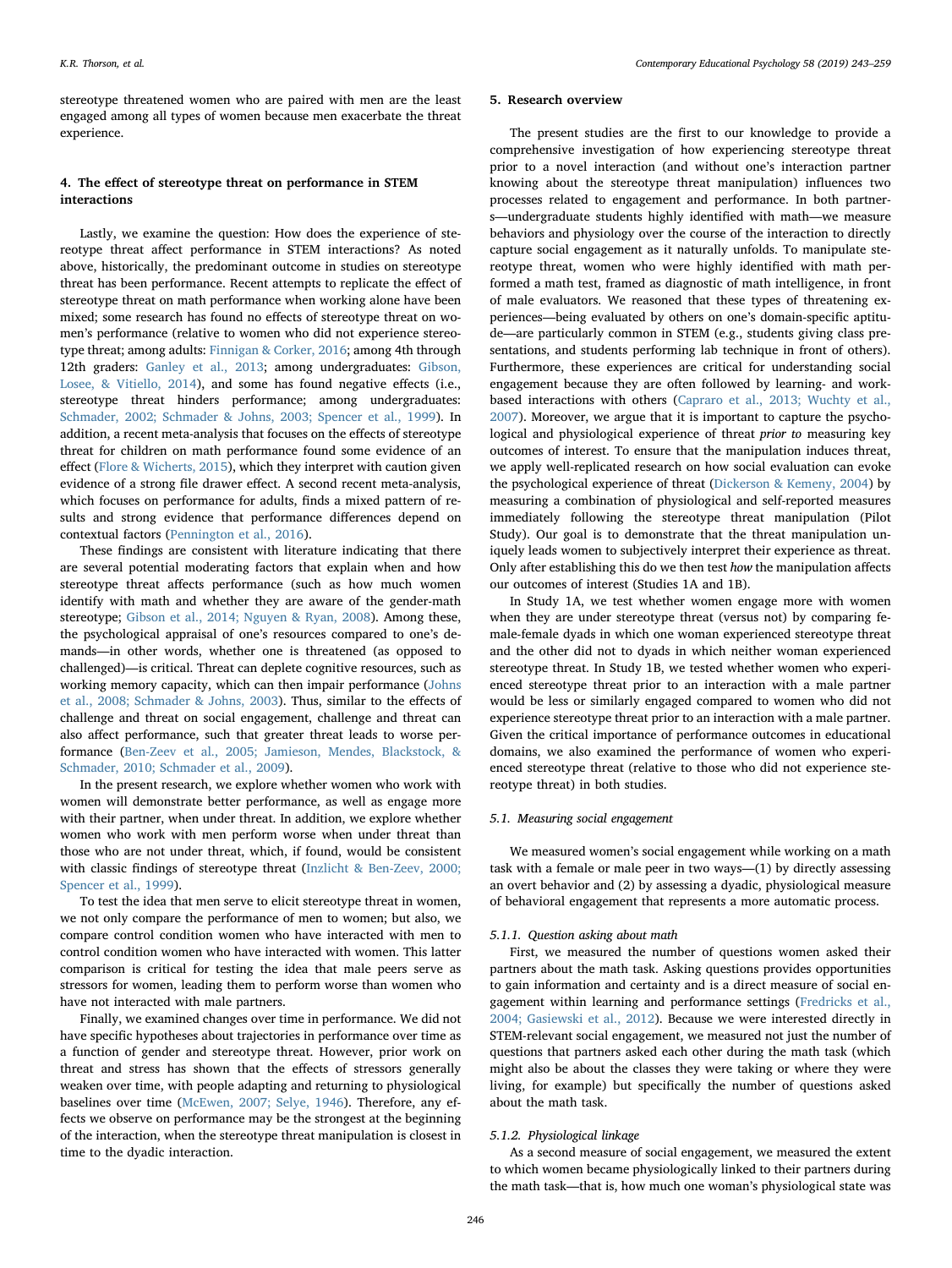<span id="page-4-0"></span>

Fig. 2. Model of physiological linkage. The solid lines represent stability or autoregressive paths, where a dyad member's physiology at one time point predicts their own physiology at a later time point. The dashed lines represent the influence or cross-lagged paths, where a dyad member's physiology at one time point predicts the other dyad member's physiology at a later time point. When dyad member 2's physiology at time t-1 predicts dyad member 1's physiology at time t, dyad member 1 is said to be physiologically linked to dyad member 2.

predicted by her partner's physiological state at a prior time point (see [Fig. 2\)](#page-4-0). Physiological linkage between partners can be used as a dynamic measure of the degree to which partners are attuned to each other during interactions [\(Kraus & Mendes, 2014; Palumbo et al., 2016;](#page-15-4) [Thorson et al., 2018; West et al., 2017](#page-15-4)) and is related to interpersonal accuracy [\(Levenson & Ruef, 1992](#page-15-21)).

Using linkage to understand attention has several benefits: linkage can be captured within naturalistic learning contexts, it does not rely on outside observers to make subjective judgments about how attentive students appear to be (e.g., [E.S. Shapiro, 2011\)](#page-16-11), and it can be assessed dynamically throughout an interaction. In this study, we measured physiological linkage of students' sympathetic nervous system (SNS) responses, assessed with non-invasive cardiovascular measures. Sympathetic nervous system activity can be interpreted broadly as a measure of affective intensity ([Mendes, 2016](#page-16-12)), and thus, linkage on SNS responses indicates the extent to which individuals "track" the fluxes and flows of the intensity of their partners' affective state. Psychologically, linkage occurs when the physiological response of one dyad member is associated with signals that the other dyad member notices; the second dyad member "picks up on" these cues and then experiences a similar physiological state ([Thorson et al., 2018](#page-16-13)).

In [Thorson et al. \(2018\),](#page-16-13) we theorize that linkage is conditionalpeople are most strongly linked to partners when those partners are engaging in behaviors that are motivationally relevant. For example, in cross-race interactions between African Americans and European Americans, African Americans show physiological linkage to European American partners, when those partners are leaking cues of anxiety (e.g., appear tense and uncomfortable)—behaviors that are associated with being prejudiced [\(West et al., 2017\)](#page-16-14). For African Americans, detecting prejudice in a partner is motivationally relevant ([Dovidio,](#page-15-22) [2001\)](#page-15-22). In [Kraus and Mendes \(2014\)](#page-15-4), lower-status individuals show linkage to higher status people who have influence over their outcomes.

Measures of physiological linkage can also provide insight into when people are paying the most attention to their partners because linkage tends to be stronger when people's partners engage in behaviors that they are motivated to care about [\(Thorson, Dumitru, Mendes, &](#page-16-15) [West, in preparation; West et al., 2017\)](#page-16-15). Thus, to study STEM-relevant social engagement, we examined whether women were particularly attentive to their peers when those peers were engaging in motivationally-relevant social behaviors—that is, behaviors related to the task of solving math problems together. One motivationally-relevant social behavior in this working STEM context is actively talking about the math problems (as opposed to looking at one's computer screen and working in silence). Therefore, as a second measure of STEM-relevant social engagement, we tested whether female students were more

physiologically linked to partners when those partners were talking about math.

# 6. Pilot study

The present threat manipulation involves social evaluation, which can elicit robust responses for both men and women ([Dickerson &](#page-15-20) [Kemeny, 2004\)](#page-15-20). Thus, we first sought to demonstrate that only women interpreted stress during the stereotype threat manipulation as threat. Stereotype threat for women in STEM occurs when women are concerned they will confirm the gender-STEM stereotype that women are not as competent as men within STEM ([Spencer et al., 1999](#page-16-6)). Therefore, to manipulate experiences of stereotype threat, women must be concerned about their STEM aptitude (as opposed to aptitude in another field, for example) and concerned about their gender—in other words, their gender needs to be salient to them. To manipulate concern about STEM aptitude, our manipulation of stereotype threat involved a task that was framed as diagnostic of students' math intelligence. To manipulate concern about their gender, the task was completed in front of male evaluators, with a male experimenter (see [Forbes, Duran, Leitner,](#page-15-23) [& Magerman, 2015; Johns et al., 2008; Sekaquaptewa & Thompson,](#page-15-23) [2003](#page-15-23) for manipulations of math stereotype threat among female undergraduates with a male experimenter). This task framing and the presence of males have been used both separately and in combination to elicit math stereotype threat effects among female undergraduates in past research [\(Grover et al., 2017; Inzlicht & Ben-Zeev, 2000; Marx &](#page-15-7) [Roman, 2002\)](#page-15-7). Recently, scholars have argued that both components are needed (task framing and the presence of males), as both pieces fully capture the theoretical basis for math stereotype threat effects ([Forbes et al., 2015; Johns et al., 2008; Sekaquaptewa & Thompson,](#page-15-23) [2003\)](#page-15-23).

Participants were asked to complete a diagnostic mental math test in front of two male evaluators using a 2 (gender: male or female) by 2 (threat condition: threat or control) between-subjects design. We measured self-reported perceptions of task demands and resources, where a psychological state of "threat" is characterized as perceiving fewer resources than demands. We based this approach on theorizing by [Blascovich and Mendes \(2010\)](#page-15-12) indicating that neither resources nor demands alone can indicate where people fall on the challenge vs. threat continuum because threat occurs when the appraisal of demands is greater than the appraisal of resources. For example, two people could both perceive a task as highly demanding, but if one person perceives having greater resources, he/she will experience psychological challenge. If the other person does not perceive greater resources than demands, he/she will experience threat. Thus, the "demands" perceptions might be the same for the two people, but the experience of challenge vs. threat is quite different. To the extent that our stereotype threat (ST) manipulation evokes gender-specific threat, we hypothesized that only women would report greater demands relative to controls; men would not report greater demands relative to controls. Moreover, women in the threat condition would report greater demands relative to men in the threat condition.

# 6.1. Method

Additional methodological and analytic details for all three studies are provided in the Supplemental Materials (SM); a video of the procedure is provided at [https://youtu.be/\\_gIakg0D85Q](https://youtu.be/_gIakg0D85Q); measures, datasets, and syntax are available on the Open Science Framework (OSF) at [https://osf.io/gpw4j/.](https://osf.io/gpw4j/) All three studies received research ethics committee approval.

## 6.1.1. Design and participants

Participants were math-identified college students who had knowledge of the stereotype that men are better at math than women (see [Section](#page-5-0) 6.1.3 below for how we determined this; 167 participants;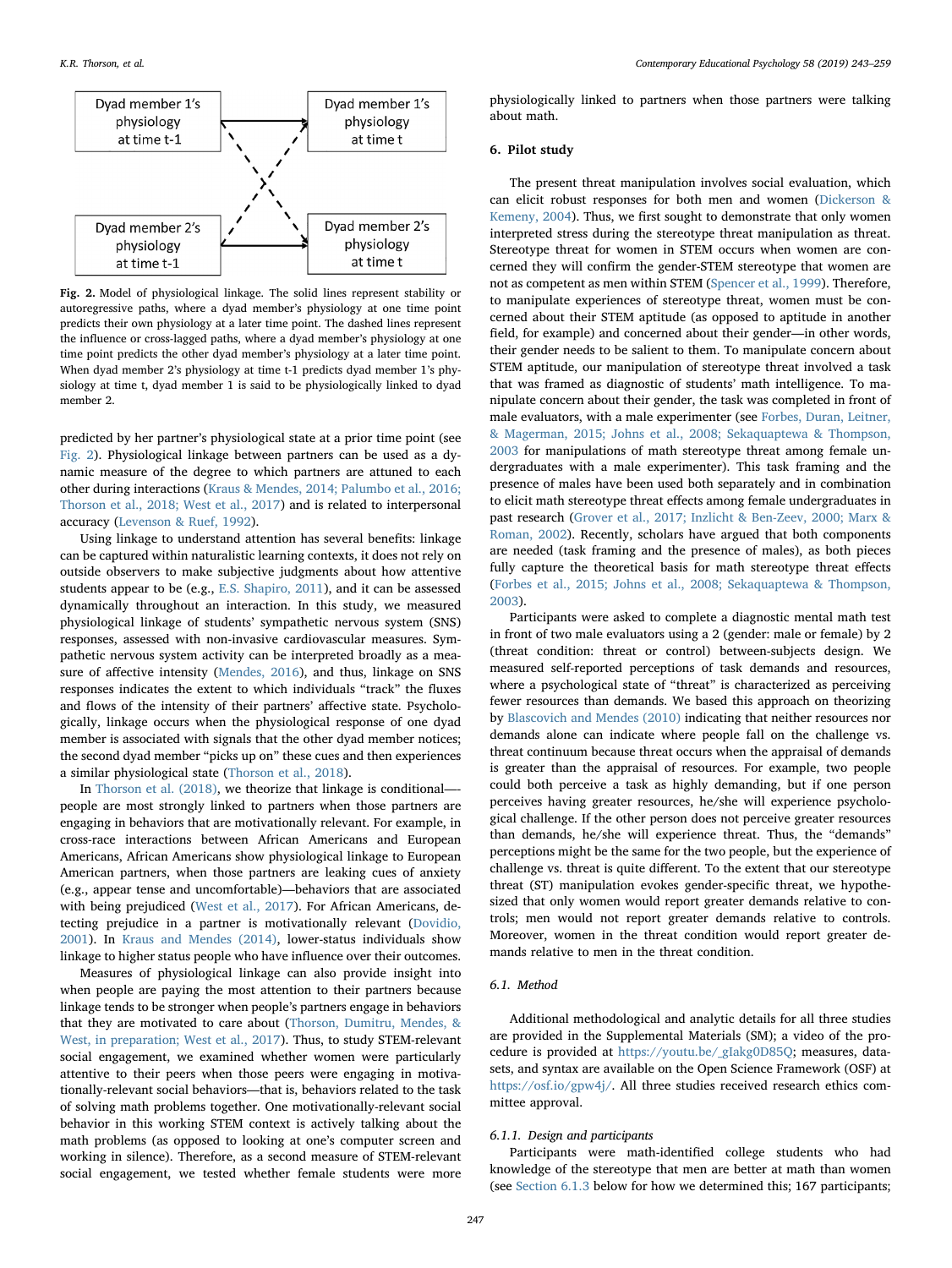69 Asian or Pacific Islander, 43 White, 7 Black, 22 Hispanic, 22 multiracial, and 4 "other";  $M_{\text{age}} = 20.12$ ,  $SD_{\text{age}} = 1.30$ ; ns per cell: 41 ST females, 42 control females, 42 ST males, 42 control males); seven participants who are not included in the numbers above were excluded a priori (three because of experimenter error and four because of participant non-compliance). Given the focus on stereotypes and social categories in this work, we recognize that the terms women/men might be more appropriate than female/male. However, for ease of clarity, we often use the terms female/male as adjectives that describe other nouns (e.g., "female partner" or "male control"). Because these conditions can affect cardiovascular responding, participants in all three studies reported in this paper (Pilot Study, Study 1A, and Study 1B) were prescreened to ensure that they had a body mass index lower than 30, were not taking cardiac medications, were not pregnant, and did not have a pacemaker or a doctor's diagnosis of a heart arrhythmia or hypertension [\(Blascovich, Vanman, Mendes, & Dickerson, 2011\)](#page-15-24). Because we did not wish to put already vulnerable populations through the stress of the stereotype threat manipulation, we also screened participants to ensure they did not have a history or diagnosis of a psychiatric illness. Participants in all three studies in this paper completed the research in exchange for partial course credit, \$15, or \$20 (depending on semester) and attended the same university in the Northeastern region of the United States. None of the participants in any of the three studies was allowed to participate in more than one of the studies (i.e., there was no overlap in participants across the three studies).

## 6.1.2. Procedure

After arrival at the lab, participants in the ST condition were instructed to count backwards from 2023 to zero in 17-step sequences as quickly and correctly as possible (similar to the Trier Social Stress Test; [Kirschbaum, Pirke, & Hellhammer, 1993\)](#page-15-25). The task was framed as an experimental math test diagnostic of math intelligence. Two White male evaluators were present and monitored participants for mistakes and instructed participants to start over after a mistake. In the control condition, participants completed the same task, framed as an experimental problem-solving exercise, on the computer with no evaluators present. The computer forced them to start over after a mistake. Both the ST and control tasks lasted for five minutes. After the manipulation, participants were told they would be completing either a standardized, diagnostic math test (ST condition) or a standardized problem solving exercise (control condition) with a partner.<sup>[1](#page-5-1)</sup> They then completed a measure of demands and resources regarding the upcoming test/task. In all studies, participants who completed the ST manipulation had a White male experimenter; participants who completed the control manipulation had a White female experimenter.

#### <span id="page-5-0"></span>6.1.3. Measures

6.1.3.1. Knowledge of gender-math stereotype. Based on prior math stereotype threat research [\(Aronson et al., 1999; Johns et al., 2008;](#page-14-3) [Spencer et al., 1999](#page-14-3)), we pre-screened participants to ensure that each participant had knowledge of the stereotype that men are better at math than women (i.e., that each participant responded 3 or lower to the following question: "Regardless of what you think, what is the stereotype that people have about women and men's math ability, in general?" where  $1 =$  men are much better than women,  $4 =$  men and women are the same, and  $7 =$  women are much better than men;  $M = 1.84$ ,  $SD = 0.68$ ).

6.1.3.2. Math identification. Prior stereotype threat work [\(Aronson](#page-14-3)

[et al., 1999; Keller, 2007; Steele, 1997\)](#page-14-3) has demonstrated that people highly identified with a domain are the most susceptible to stereotype threat effects within that domain. Therefore, we pre-screened participants to ensure that they identified with math by scoring an average of 5 or higher on a 9-question measure assessing identification with math ( $\alpha = 0.72$ ;  $M = 5.81$ ,  $SD = 0.57$ ; borrowing items from [Crocker, Luhtanen, Cooper, & Bouvrette, 2003; Forbes & Schmader,](#page-15-26) [2010;](#page-15-26) and [Major & Schmader, 1998](#page-15-27)). All questions were answered on a 1 (strongly disagree) to 7 (strongly agree) scale, and an example item is as follows: "It is important for me to be good at tasks that require the use of math."

6.1.3.3. Appraisals of demands and resources. We measured perceived demands (6 items, e.g., "I think this task/test represents a threat to me,"  $\alpha = 0.73$ ) and resources (5 items, e.g., "I view this task/test as a positive challenge,"  $\alpha = 0.74$ ; see [Jamieson, Peters, Greenwood, &](#page-15-28) [Altose, 2016\)](#page-15-28). Consistent with prior research [\(Mendes, Gray, Mendoza-](#page-16-16)[Denton, Major, & Epel, 2007](#page-16-16)), we averaged items across the demands and resources subscales and computed a demand/resource ratio. Higher values indicate greater demands relative to resources (i.e., a psychological state of "threat").

# 6.2. Results

For all analyses in the paper, we use an alpha of 0.05 to determine statistical significance ([Frick, 1996; Knapp, 2015\)](#page-15-29). To control for Type I error in post-hoc pairwise comparisons, we have applied a Bonferroni correction ([Abdi, 2007\)](#page-14-4). Applying a Bonferroni correction is a common approach to controlling for Type I errors. To do this, we took the pvalues obtained from each pairwise comparison and multiplied each one by the number of comparisons that were done. As is convention, we then reported this adjusted  $p$ -value and compared it to an alpha of  $0.05$ to determine significance.

#### 6.2.1. Demand/resource index

A main effect of condition,  $F(1, 155) = 12.16, p = .001$ ,  $\eta_p^2$  = 0.073, indicates that participants in the ST condition perceived greater demands relative to resources than those in the control condition perceived. There was no main effect of gender,  $F(1, 155) = 2.89$ ,  $p = .091$ ,  $\eta_p^2 = 0.018$ , but a significant Condition  $\times$  Gender interaction,  $F(1, 155) = 3.92$ ,  $p = .049$ ,  $\eta_p^2 = 0.025$ . As shown in [Table 1](#page-6-0), women in the ST condition experienced greater demands (relative to resources) than did men in the ST condition ( $p = .010$ ), but there was no difference between males and females in the control condition  $(p = .84)$ . Women in the ST condition also experienced greater demands relative to resources than did those in the control condition  $(p < .001)$ . For men, there was no effect of condition  $(p = .28)$ . Although the effect size for the Condition  $\times$  Gender interaction is small, these findings nevertheless provide evidence that the manipulation evoked threat for females but not males.<sup>[2](#page-5-2)</sup>

<span id="page-5-1"></span><sup>&</sup>lt;sup>1</sup> We also manipulated and revealed the gender of the presumed upcoming interaction partner prior to participants completing the resource/demands index. We did not include partner gender as a factor in the analyses for the resource/demands index as it did not affect the direction or significance of the results.

<span id="page-5-2"></span> $2$  Upon the request of reviewers, we estimated a multivariate model in which we predicted the demand and resource appraisals from gender, condition, type of appraisal (demand vs. resource) and all two- and three-way interactions. We found a marginal Type  $\times$  Gender  $\times$  Condition interaction, indicating that there was only weak evidence that the Gender  $\times$  Condition varied as a function of the type of appraisal,  $F(1, 156) = 3.74$ ,  $p = .055$ . Follow-up analyses showed that the Gender  $\times$  Condition interaction was marginally significant for demands,  $t$  $(274.91) = -1.81, p = .071,$  and nonsignificant for resources,  $t(274.91) =$ 1.38,  $p=.17$ . The means for both scales followed similar patterns (the greatest demands were shown by women in the threat condition and the fewest resources were shown by women in the threat condition). Thus, these results do not provide strong evidence that the demand vs. resource appraisals were affected differently by participant's gender and condition.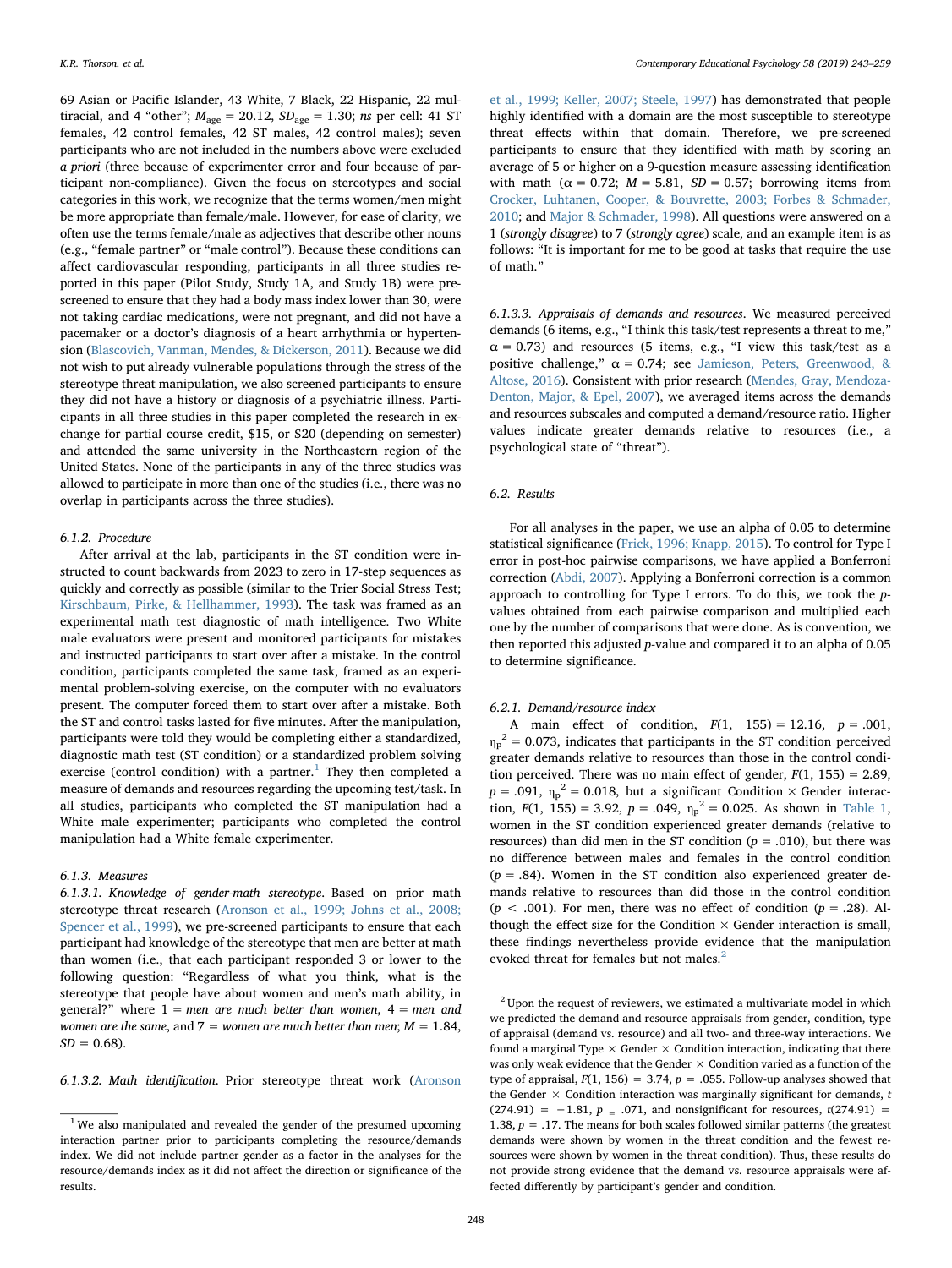#### <span id="page-6-0"></span>Table 1

Pilot study: Descriptive statistics for the demand/resources index.

|                                                                          | ST condition                 |                              | Control condition            |                              |
|--------------------------------------------------------------------------|------------------------------|------------------------------|------------------------------|------------------------------|
|                                                                          | Females                      | Males                        | Females                      | Males                        |
| Mean<br>Standard deviation<br>95% CI: Lower bound<br>95% CI: Upper bound | 0.97<br>0.36<br>0.87<br>1.07 | 0.80<br>0.38<br>0.70<br>0.89 | 0.71<br>0.20<br>0.62<br>0.80 | 0.72<br>0.21<br>0.63<br>0.82 |

Note. Higher values indicate greater demands relative to resources.  $CI = confidence interval$ 

# 7. Study 1A

In Study 1A ( $n_{\text{dyads}} = 52$ ,  $n_{\text{participants}} = 104$ ), we examined how stereotype threat, experienced prior to a dyadic interaction, affects how STEM-identified women work with other STEM-identified women.

#### 7.1. Method

#### 7.1.1. Design

Dyads either had one woman who received the ST manipulation ("ST targets";  $n = 35$ ) and one participant who received the control manipulation ("ST non-targets";  $n = 35$ ; see [Fig. 3\)](#page-6-1), which we call "stereotype threat dyads", or two women who both received the control manipulation ("controls";  $n = 34$ ), which we call "control dyads". A video of the procedure is provided at <https://youtu.be/mFakTnx5vuY>.

## 7.1.2. Participants

Participants were math-identified college students who had knowledge of the stereotype that men are better at math than women (104 participants; 49 Asian or Pacific Islander, 32 White, 8 Black, 6 Hispanic, 5 multiracial, and 4 "other";  $M_{\text{age}} = 19.91$ ,  $SD_{\text{age}} = 1.21$ ); nine dyads who are not included in the numbers above were excluded a priori (seven for experimenter error and two for participant non-compliance). Dyads were not matched on race.

We conducted power analyses for the ability to detect physiological linkage within dyadic interactions, given that linkage effects tend to be very small, and thus, this method provides a conservative power estimate (based on our prior research; e.g., [West et al., 2017](#page-16-14)). To do so, we utilized a simulation method that is illustrated in [Bolger, Stadler, and](#page-15-30) [Laurenceau \(2011\), Lane and Hennes \(2018\) and Thorson et al. \(2018\)](#page-15-30). We first provided estimates for a typical range of linkage estimates and used these estimates to simulate data for 1000 hypothetical studies with 50–70 dyads each. Once the data were simulated, we analyzed each of the 1000 samples individually and output the number of times the effect of interest was significant (at the  $p < .05$  threshold). Across all analyses, we had between 50 and 94% statistical power to detect physiological linkage for sample sizes ranging from 50 to 70 dyads

(Study 1A has 52 dyads and Study 1B has 70 dyads). Given these sample sizes, we had between 75 and 99% statistical power to detect a small to medium effect of the stereotype threat manipulation on performance.

## 7.1.3. Procedure

Participants arrived separately and recorded a 5-minute physiological baseline in separate rooms (see [Fig. 3](#page-6-1)). Next, ST targets completed the ST task, and ST non-targets and controls completed the control task (both same as the pilot study). Immediately after the ST or control task was completed, dyad members were moved to the same room. As soon as they were moved, the experimenters provided instructions for completing the next task, where dyad members worked to solve 27 math problems. In total, about five minutes passed from the time the ST/ control task was completed and the dyadic math task began. The problems were framed as a standardized, diagnostic math test for ST targets, in keeping with the intelligence-diagnostic framing of the ST manipulation, and as a standardized problem solving exercise for ST non-targets and controls, in keeping with the non-diagnostic framing of the control manipulation. The math problems were presented on a computer screen, and participants were given 30 s to answer each question while working alone, 30 s to discuss the problem with their partner, and 5 s to provide a final answer. They were informed of these time limits before the task began; however, there was no timer on the computer screen. Participants rotated between easy, medium, and hard questions. If participants did not respond within the allotted time, the computer automatically moved on to the next question, and the item was marked as unanswered (treated as incorrect). Participants had to solve the problems mentally; they were not allowed pencil, paper, or calculators to help solve the problems.

#### 7.1.4. Measures

7.1.4.1. Knowledge of gender-math stereotype. We used the same item as in the pilot study to ensure that all participants were aware of the stereotype that men are better at math than women  $(M = 1.69,$  $SD = 0.74$ .

7.1.4.2. Math identification. We used the same measure as in the pilot study to ensure that participants were highly identified with math  $(\alpha = 0.73; M = 5.79, SD = 0.57).$ 

7.1.4.3. Physiological measures. We measured sympathetic nervous system activity (SNS; the branch of the autonomic nervous system which mobilizes the body for action; [Fox, 2006\)](#page-15-31) via pre-ejection period (PEP; one of the purest measures of SNS; [Schachinger, Weinbacher,](#page-16-17) [Kiss, Ritz, & Langewitz, 2001\)](#page-16-17), which is the amount of time during a cardiac cycle between the left ventricle of the heart contracting and the aortic valve opening. PEP is associated with momentary changes in intensity of affective states and is responsive to changes in a short time frame ([Mendes, 2016](#page-16-12)). We employed electrocardiography (ECG) and impedance cardiography (ICG) to obtain measurements of PEP. We

<span id="page-6-1"></span>

Fig. 3. Overview of the procedures in Studies 1a and 1b for each dyad member in both types of dyads (stereotype threat and control). Bold outlines indicate that dyad members were together; at all other times, dyad members were in separate rooms.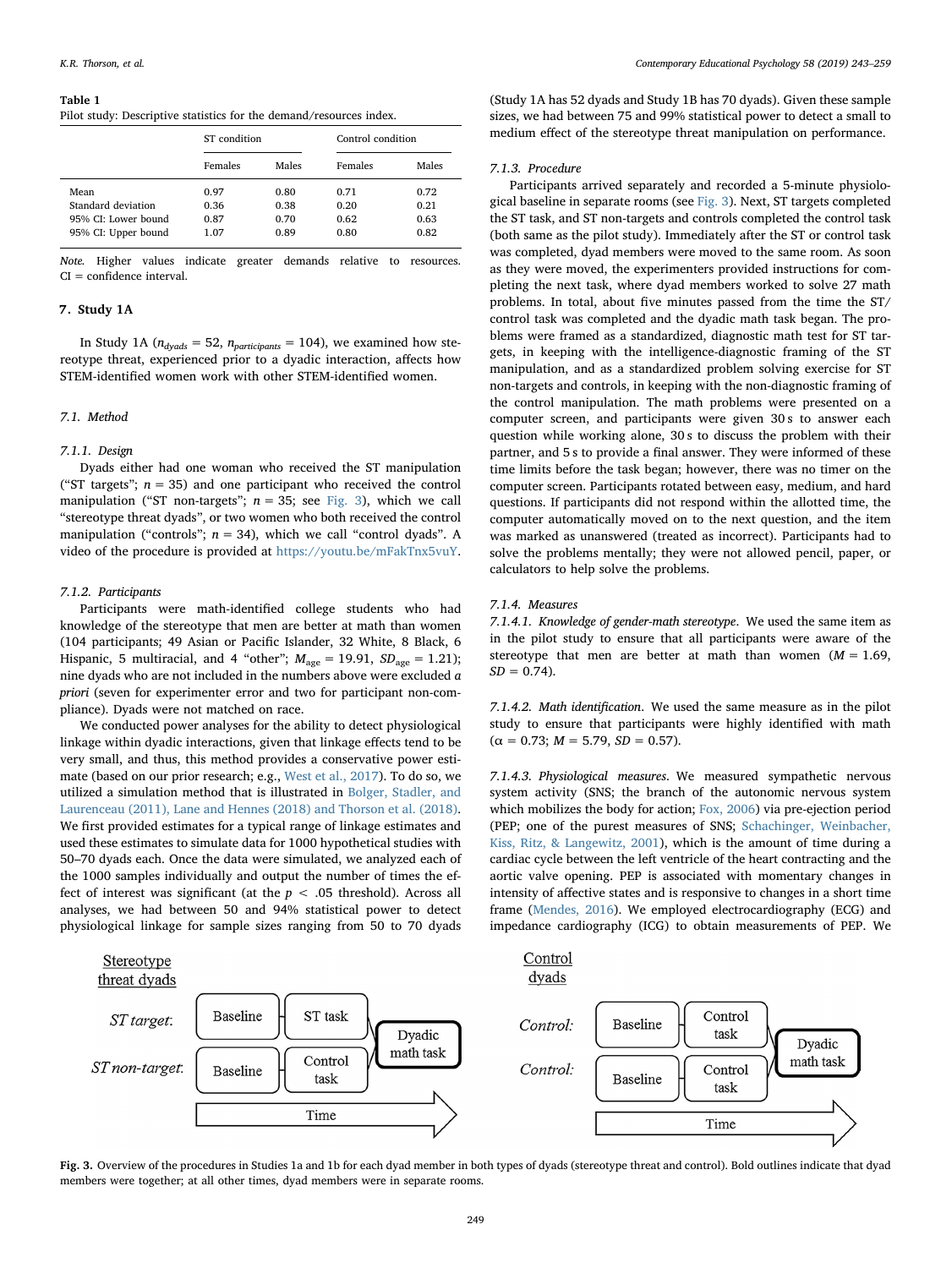<span id="page-7-0"></span>

Fig. 4. A two-level crossed model where each dyad member has provided physiological 'data at the same time points.

recorded ICG and ECG responses using an integrated system (Biopac MP150, Biopac Systems, Goleta, CA) with amplifiers for ECG (ECG100C) and ICG (NICO100C). We used band electrodes in a standard tetrapolar configuration for the recording of ICG responses, and two snap electrodes in a modified Lead II configuration (near the right clavicle, below the ribcage on the left side of the torso) for the recording of ECG responses. A 400 µA current was passed through the outer band electrodes, and Z0 and its first derivative, Δz/Δt, were recorded from the inner bands.

After the study, physiological data were analyzed in 30-s intervals using Mindware's impedance cardiography software (IMP 3.0.25, Mindware Technologies, Gahanna, OH), and PEP measurements were calculated as the amount of time between the Q point on the ECG wave (when the left ventricle contracts) and the B point on the  $\Delta z/\Delta t$  wave (when the aortic valve opens). We visually inspected all intervals and manually selected the Q and B points when they were incorrectly identified by the software. Several papers have been written about how to detect the Q and B points, as well as the pros and cons of different detection methods (see [Berntson, Lozano, Chen, & Cacioppo, 2004;](#page-14-5) [Lozano et al., 2007; Sherwood et al., 1990\)](#page-14-5); however, manual detection of the points by trained researchers is considered to be the most accurate method for Q and B point detection [\(Blascovich et al., 2011](#page-15-24)). We selected the B point as the notch at the beginning of the longest upstroke before the Z point ([Lozano et al., 2007](#page-15-32)). We computed reactivity scores by subtracting baseline PEP responses (the last 30-s interval of baseline) from PEP responses in 30-s intervals throughout the dyadic task (see [Waters, West, Karnilowicz, & Mendes, 2017,](#page-16-18) & [West et al.,](#page-16-14) [2017](#page-16-14) for the same procedures).

7.1.4.4. Math questions involved the addition of fractions, multiplication of whole numbers, and division of whole numbers. The math questions were drawn from a pilot test of questions that ranged in difficulty. In the pilot test, which was completed by undergraduates, easy questions were solved accurately 78.70% of the time, medium questions 49.27% of the time, and hard questions 38.86% of the time (the pilot test of these items is reported in [Forbes, Amey, Magerman, Duran, and Liu \(2018\)](#page-15-33), and the items are listed on this paper's OSF page).

7.1.4.5. Questions asked and talk time. Videos of participants during the dyadic math task were coded by trained research assistants blind to the study hypotheses. After training, one coder overlapped with each additional coder for 10% of the videos. Interrater reliability was assessed using a one-way random effects single-measures ICC ([McGraw & Wong, 1996\)](#page-15-34). The resulting ICCs were in the excellent range (ICC for questions asked =  $0.75$ ; ICC for talk time =  $0.90$ ; [Cicchetti, 1994\)](#page-15-35) indicating that questions asked and talk time were coded similarly across coders. The number of questions participants asked that were specifically related to the math task and the amount of time participants spent talking about math (i.e., talk time in the 30-s intervals they were exclusively talking about math) were each summed across 3-question (easy, medium, hard) segments, resulting in 9 data points per participant ([Heyman, Lorber, Eddy, & West, 2013\)](#page-15-36). Values for talk time represent percentages. We recorded each dyad member in Studies 1A and 1B using separate video cameras.

## 7.1.5. Analytic strategy for dyadic analyses

Because data are dyadic and measured over time, we estimated twolevel crossed models to account for non-independence in participants' responses. Dyad members are nested within dyads, and because the level of repeated measure is the same for both members of the dyad, repeated measure and dyad member are crossed (not nested; see this paper's OSF page for all syntax; also see Chapter 13 of [Kenny, Kashy, &](#page-15-37) [Cook, 2006,](#page-15-37) and [West, 2013](#page-16-19), for more details on two-level crossed models). Two-level crossed models are appropriate because dyad members have provided physiological data at the same time points so one can estimate the correlation of errors within each time point for the two dyad members (see [Fig. 4\)](#page-7-0). For example, person A's time 1 error is correlated with person B's time 1 error.

Given that partners in the control dyads cannot be distinguished from one another based on a meaningful theoretical factor that is dichotomous (i.e., they are both in the control condition), we treated all dyads as indistinguishable in terms of the random effects (see [Kenny](#page-15-37) [et al., 2006](#page-15-37)). This means that the random effects in the physiological linkage models were constrained to be the same across both members of the dyad (see the SM for more information on the random effects). A three-level condition variable compares ST targets, ST non-targets, and participants in control dyads. We use the term "respondent" to denote predictor variables for one person that affect the same person's outcome variable. We use the term "partner" to denote predictor variables from a partner. The structuring of the data (as a person period pairwise file, see [West, 2013](#page-16-19)) allows us to estimate partner effects for both interaction partners in the model.

7.1.5.1. Questions asked and performance. Generalized Estimating Equations (GEE) were used to analyze questions asked about math (specifying a Poisson distribution with a log function because the dependent variable is count data) and performance (specifying a binomial distribution for wrong/correct with a logit function because the dependent variable is binary). GEE models allow us to adjust for non-independence over time and between dyad members ([Ballinger,](#page-14-6) [2004; Liang & Zeger, 1986; Zeger & Liang, 1986](#page-14-6)). Because they can model outcomes that are exponentially distributed (e.g., count or binary), they are ideal for analyzing the number of questions asked (a count outcome) and performance (a binary outcome). Test statistics allow researchers to test hypotheses regarding parameter estimates in GEE that are analogous to those used in testing coefficients in regression and repeated measures ANOVA [\(Rotnitzky & Jewell, 1990](#page-16-20)).

7.1.5.2. Physiological linkage. To examine whether ST targets showed physiological linkage from one 30 s interval to the next to partners who talked more about math, we estimated a stability and influence model ([Thorson et al., 2018; West, Shelton, & Trail, 2009](#page-16-13)) with PROC MIXED in SAS (West [et al., 2017](#page-16-14)). Participants' PEP reactivity at one point was treated as a function of their own reactivity at the prior time point (30 s prior, the stability path) and their partner's reactivity at that prior time point (the linkage path). Degrees of freedom are estimated using the Satterthwaite method, which involves a weighted average of the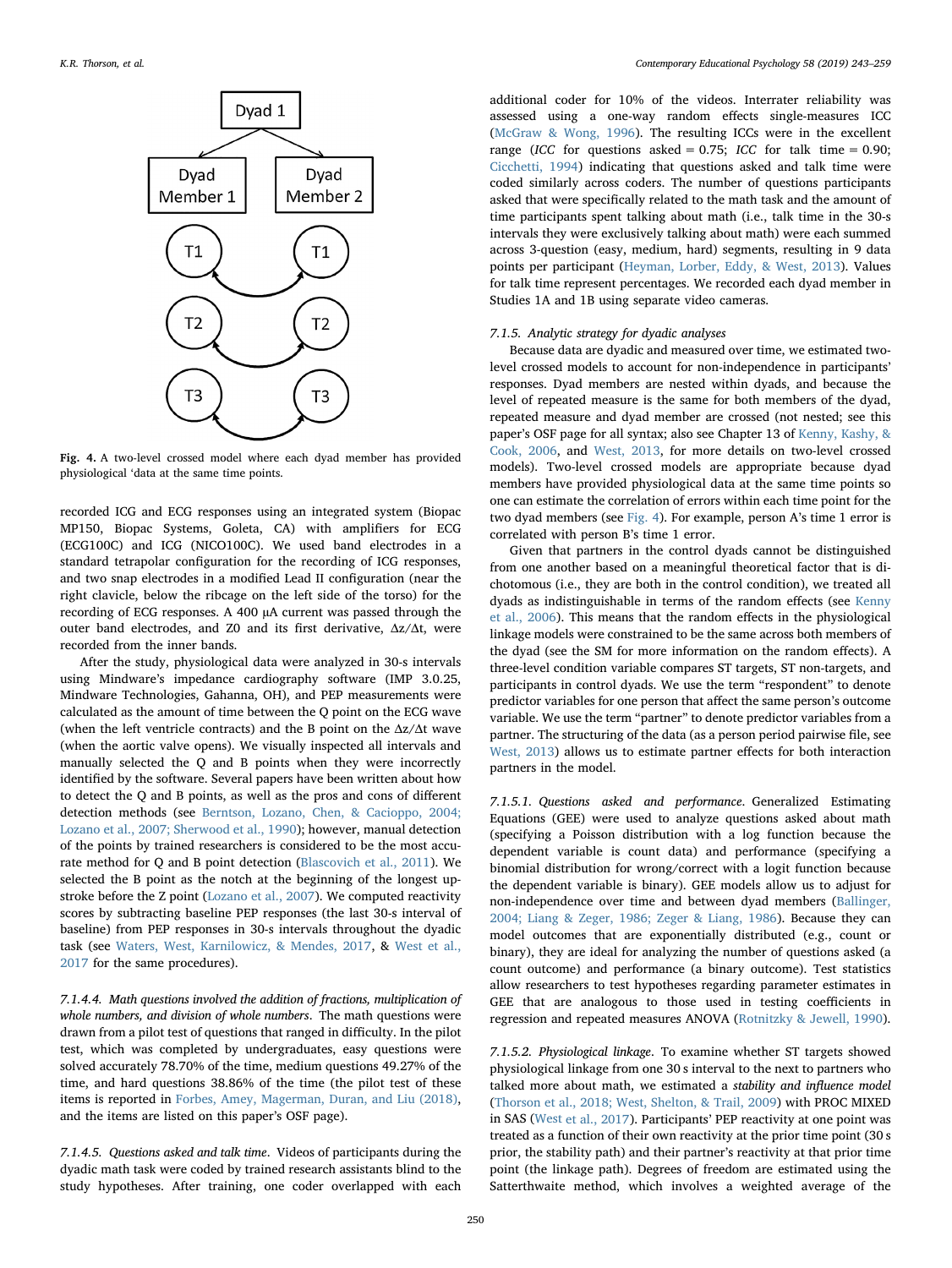between-subjects and within-subjects degrees of freedom (see [Fitzmaurice, Laird, & Ware, 2011; Kenny et al., 2006](#page-15-38)). Degrees of freedom in this method, which can be fractional, are based on the total number of data points and adjusted for the nonindependence of observations. Because the nonindependence of observations is taken into account, the degrees of freedom in these analyses vary across different tests.

To examine whether ST targets attuned to partners who talked about math more, we ran a model in which the stability and linkage paths were moderated both by condition and talk time about math. Following the recommendations of Ledermann and colleagues ([Ledermann, Macho, & Kenny, 2011\)](#page-15-39), this model was fully saturated in that it contained both respondent and partner behavior as moderators of both stability and linkage; this strategy allowed us to isolate the effects of partner behavior on linkage while adjusting for any empirical overlap between respondent and partner behavior, and to look at linkage while adjusting for stability, which provides a conservative estimate of linkage. The interaction of theoretical interest is the threeway partner prior PEP by partner talk time by condition interaction. This interaction tests whether the strength of the linkage path varies by condition and as a function of how much time the partner talks about math.

## 7.2. Results

# 7.2.1. Social engagement with female peers

Recall that we predicted that women who were threatened prior to the interaction would show more social engagement—that is, asking more questions about the math task and showing stronger physiological linkage to her partner when that partner was talking about math—than women who were not threatened in these dyads (ST non-targets) and women in dyads in which neither partner was threatened (controls).

7.2.1.1. Questions asked about math task. A main effect of condition, Wald  $\chi^2(2) = 36.31$ ,  $p < .001$ , indicated that ST targets (*M* = 1.77,  $SD = 1.50$ ) asked significantly more questions about math (per 3question segment) than ST non-targets did  $(M = 1.14, SD = 1.29)$ , Wald  $\chi^2(1) = 32.62$ ,  $p < .001$ , and controls  $(M = 1.30, SD = 1.27)$ , Wald  $\chi^2(1) = 18.16$ ,  $p < .001$ . Controls and ST non-targets did not significantly differ from one another, Wald  $\chi^2(2) = 2.42$ ,  $p = .36$ .

7.2.1.2. Physiological linkage. Participants were stable from one moment to the next, as indicated by a main effect of respondent prior PEP on respondent current PEP,  $b = 0.36$ ,  $SE = 0.03$ ,  $t(34.20) = 13.83$ ,

<span id="page-8-1"></span>

Fig. 5. Study 1A: Physiological linkage as a function of condition and partner talk time about math. Predicted values are presented at  $\pm$  1 standard deviation from the mean for partner talk time about math.  $\dot{p}$  < .05. The Y value is the unstandardized effect of the partner's prior PEP score on the respondent's current PEP score.

 $p < .001$ , 95% CI: 0.31-0.41 (see [Table 2](#page-8-0) for all main effects and interactions in the model). The main effect of partner prior PEP on respondent current PEP was also significant, indicating that participants experienced physiological linkage to their partners overall,  $b = 0.06$ ,  $SE = 0.02$ ,  $t(57.40) = 3.27$ ,  $p = .002$ , 95% CI: 0.02 to 0.10. This effect was qualified by a Partner Prior PEP  $\times$  Condition  $\times$  Partner Talk Time interaction,  $F(2, 1830) = 3.13$ ,  $p = .044$ , indicating that the strength of the linkage paths were different by condition, and further differed by how much one's partner talked about math. ST targets did not show linkage to their partners overall,  $b = 0.06$ ,  $SE = 0.03$ ,  $t(57.60) = 1.84$ ,  $p = .07$ , 95% CI: −0.01 to 0.12. However, a significant two-way Partner Prior  $PEP \times$  Partner Talk Time interaction was found for ST targets: ST targets were more physiologically linked to their partners (ST nontargets) during times when ST non-targets were talking more about math,  $b = 0.01$ ,  $SE = 0.003$ ,  $t(1855) = 2.07$ ,  $p = .039$ , 95% CI: 0.0003–0.01 (see [Fig. 5\)](#page-8-1).

ST non-targets showed significant linkage to their partners (ST targets) overall,  $b = 0.10$ ,  $SE = 0.03$ ,  $t(56.1) = 3.03$ ,  $p = .004$ , 95% CI: 0.03–0.17, but this effect was not moderated by partner talk time,

<span id="page-8-0"></span>Table 2

| All main effects and interactions from the stability and influence model used for physiological linkage in Study 1A. |  |
|----------------------------------------------------------------------------------------------------------------------|--|
|----------------------------------------------------------------------------------------------------------------------|--|

| Numerator df | Denominator df | $\boldsymbol{F}$ | p       |
|--------------|----------------|------------------|---------|
|              | 34.20          | 191.39           | < 0.001 |
|              | 57.40          | 10.72            | .002    |
|              | 52.90          | 0.89             | .42     |
|              | 51.40          | 0.42             | .66     |
|              | 59.80          | 1.15             | .33     |
|              | 2875           | 11.31            | .001    |
|              | 2801           | 6.75             | .01     |
|              | 2691           | 0.82             | .44     |
|              | 2715           | 0.05             | .95     |
|              | 2461           | 3.12             | .08     |
|              | 2089           | 0.12             | .73     |
|              | 2592           | 0.17             | .84     |
|              | 2105           | 2.59             | .07     |
|              | 1517           | 0.16             | .69     |
|              | 1832           | 0.83             | .36     |
|              | 1371           | 5.43             | .005    |
|              | 1830           | 3.13             | .04     |
|              |                |                  |         |

Note. The dependent variable is respondent current PEP.  $df =$  degrees of freedom.

<span id="page-8-2"></span><sup>a</sup> We describe this effect in the SM.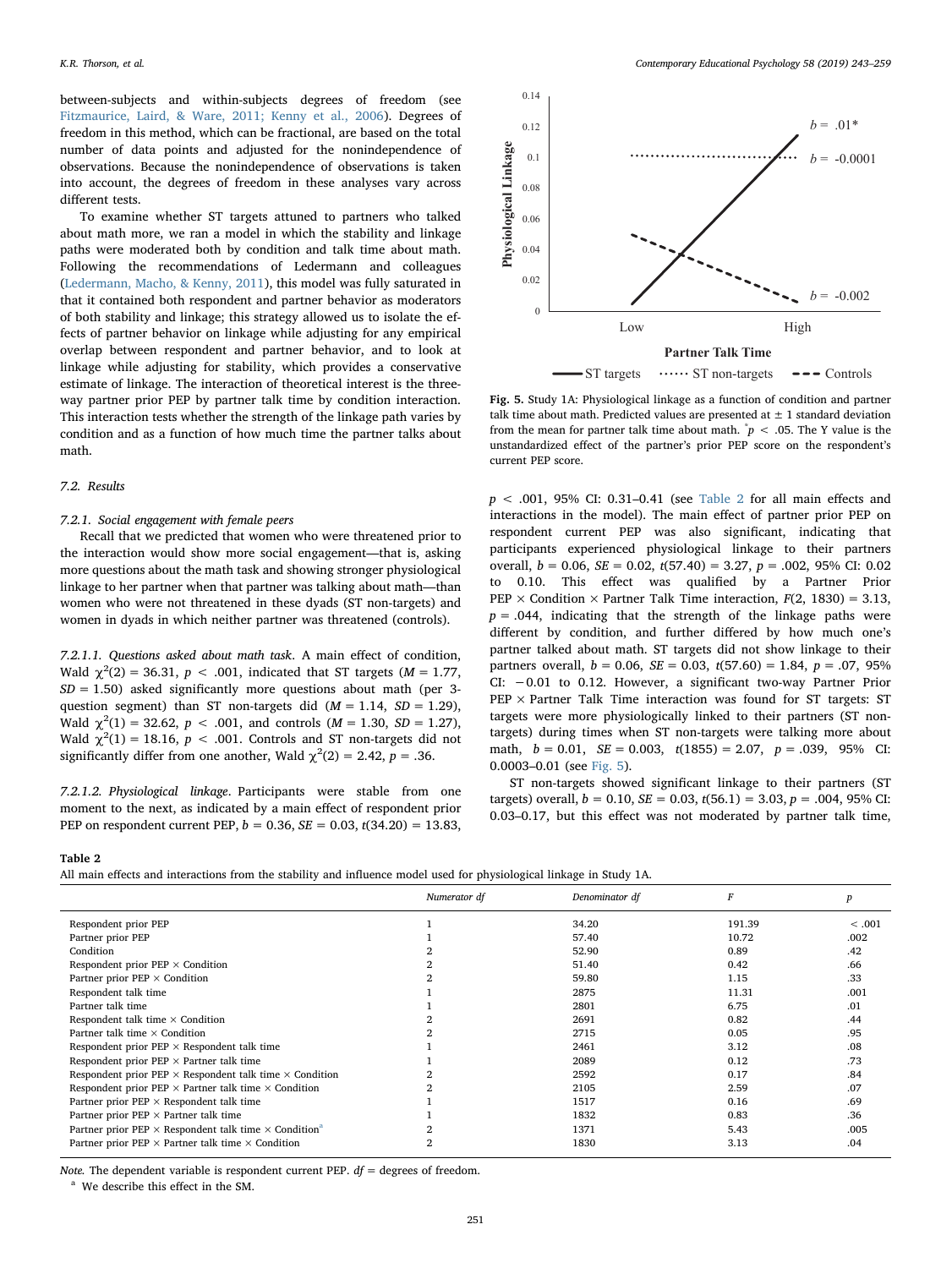$b = -0.0001$ ,  $SE = 0.002$ ,  $t(1248) = -0.04$ ,  $p = .97$ , 95% CI:  $-0.004$ to 0.004. Controls did not show significant linkage to their partners (other control participants) overall,  $b = 0.03$ ,  $SE = 0.03$ , t  $(63.3) = 0.80$ ,  $p = .43$ , 95% CI:  $-0.04$  to 0.10, nor was the linkage path for controls moderated by partner talk time,  $b = -0.002$ ,  $SE = 0.002$ ,  $t(2695) = -1.42$ ,  $p = .16$ , 95% CI:  $-0.01$  to 0.001. Thus, only ST targets showed physiological linkage to their partners (ST nontargets) when those partners talked more about math.

# 7.2.2. Performance

As a reminder, we proposed that when women work with women, women who had undergone a stereotype threat experience would not perform worse than those who had not undergone the stereotype threat manipulation, given our theorizing that these women would not be in a threat state when doing the math task. There was no main effect of condition, Wald  $\chi^2(2) = 0.11$ ,  $p = .95$ , nor a significant main effect for time,  $b = 0.01$ ,  $SE = 0.002$ , Wald  $\chi^2(1) = 3.77$ ,  $p = .052$ , 95% CI: −0.00005 to 0.01. In addition, we did not find a significant two-way Condition  $\times$  Time interaction, Wald  $\chi^2(2) = 5.11$ ,  $p = .078$ . For interested readers, we report the individual effects of time for ST targets, ST non-targets, and controls in the SM. In brief, ST targets and controls improved over time, but ST non-targets did not. However, we caution interpreting these effects given that the overall interaction between Condition and Time was not significant.

#### 7.2.3. Summary

Consistent with hypotheses from a challenge and threat perspective, ST targets who interacted with women displayed a behavioral pattern consistent with challenge by exhibiting the most social engagement—they asked the most questions about math and showed the strongest physiological linkage when their partners were talking about math. They also performed comparably to controls and ST non-targets. The fact that ST non-targets showed consistently high linkage to ST targets (i.e., linkage that was not conditional on the amount of time the ST targets spend talking about math) suggests that ST targets were consistently capturing the attention of their partners (the ST non-targets). This may have occurred, at least in part, because the ST targets were asking a lot of questions, which successfully drew their partners in to an interaction with them. Indeed, recent work has shown that when people capture the attention of others during group decision-making, other people show linkage to them ([Thorson et al., 2018](#page-16-13)). Although these ST non-targets may have given a lot of attention to the ST targets, this attention did not seem to be directly focused on STEM content (i.e., it was not conditional on ST target talk time about math). For this reason, we do not interpret this finding as one showing that ST nontargets were either more or equally engaged in STEM-based discussions. Instead, they seemed generally attentive to their partners, but not in a way that was focused on STEM.

## 8. Study 1B

Study 1B ( $n_{dyads} = 70$ ,  $n_{participants} = 140$ ) employed the same design as Study 1A, except women always engaged with a male partner. This study was not combined into a single study with Study 1A because the only way to analyze the data from a combined study, while taking into account all of the dimensions on which participants differ (respondent gender, partner gender, respondent condition, and partner condition), is with a 7-level condition variable. This approach would make it difficult to see trends that occur within groups that share some characteristics in common (e.g., what happens among stereotype threat dyads vs. control dyads or what happens only among people who had female partners). However, following the presentation of results from Study 1B (in [Section 9](#page-11-0)), we analyze the data from only the stereotype threat dyads across both studies to examine the experiences of women who underwent the stereotype threat manipulation when they were paired with females versus males. We also do the same using the data

from the control dyads to examine the experiences of women in the control condition when they were paired with females versus males.

# 8.1. Method

#### 8.1.1. Design

Dyads either had one woman who received the ST manipulation ("ST targets";  $n = 40$ ) and one male participant who received the control manipulation ("ST non-targets";  $n = 40$ ; see [Fig. 3](#page-6-1)), which we call "stereotype threat dyads", or one women and one man who both received the control manipulation ("female controls":  $n = 30$ : "male controls";  $n = 30$ ), which we call "control dyads."

## 8.1.2. Participants

Participants were math-identified college students who each had knowledge of the stereotype that men are better at math than women (140 participants; 56 Asian or Pacific Islander, 49 White, 19 Hispanic, 4 Black, 8 multiracial, 3 "other" and 1 "unknown";  $M_{\text{age}} = 19.97$ ,  $SD<sub>age</sub> = 1.43$ ; seventeen dyads who are not included in the dyads above were excluded a priori (thirteen for experimenter error and four for participant non-compliance).

## 8.1.3. Procedure and measures

The procedure and measures of Study 1B were the same as in Study 1A. Participants were pre-screened to make sure they were each 1) aware of the stereotype that men are better at math than women ( $M = 1.88$ ,  $SD = 0.66$ ) and 2) highly identified with math ( $\alpha = 0.68$ ;  $M = 5.85$ ,  $SD = 0.55$ ). As in Study 1A, after training, one coder overlapped with each additional coder for 10% of the videos. Interrater reliability was assessed using a one-way random effects single-measures ICC ([McGraw & Wong, 1996](#page-15-34)). The resulting ICCs were in the excellent range (ICC for questions asked =  $0.87$ ; ICC for talk time =  $0.95$ ; [Cicchetti, 1994\)](#page-15-35), indicating that questions asked and talk time were coded similarly across coders.

## 8.1.4. Analytic strategy

We used the same analytic strategy as in Study 1A. We examined the main effect of gender (male vs. female), condition of the dyads (ST dyad vs. control dyad), and a gender by condition interaction term in all models.

#### 8.2. Results

#### 8.2.1. Social engagement with male peers

When women who have undergone a stereotype threat experience work with men, recall that we proposed they would show similar or less social engagement compared to those who have not undergone the stereotype threat experience, depending on whether men serve to exacerbate the threat experience or lead to threat for all women.

8.2.1.1. Questions asked about math task. There was no main effect of gender, Wald  $\chi^2(1) = 1.77$ ,  $p = .18$ , condition, Wald  $\chi^2(1) = 2.01$ ,  $p = .16$ , nor a Condition  $\times$  Gender interaction, Wald  $\chi^2(1) = 0.02$ ,  $p = .89$ ; ST targets:  $M = 1.50$ ,  $SD = 1.56$ ; ST non-targets:  $M = 1.38$ ,  $SD = 1.52$ ; female controls:  $M = 1.62$ ,  $SD = 1.44$ ; male controls:  $M = 1.51, SD = 1.43.$ 

8.2.1.2. Physiological linkage. Participants were stable from one moment to the next, as indicated by a main effect of respondent prior PEP on respondent current PEP,  $b = 0.37$ ,  $SE = 0.02$ ,  $t(48.8) = 16.83$ ,  $p < .001$ , 95% CI: 0.33-0.42 (see [Table 3](#page-10-0) for all main effects and interactions in the model). The main effect of partner prior PEP on respondent current PEP was not significant, indicating that participants did not experience physiological linkage to their partners overall,  $b = 0.02$ ,  $SE = 0.02$ ,  $t(87.7) = 1.21$ ,  $p = .23$ , 95% CI: -0.01 to 0.05.

The two-way Partner Prior PEP  $\times$  Partner Talk Time interaction was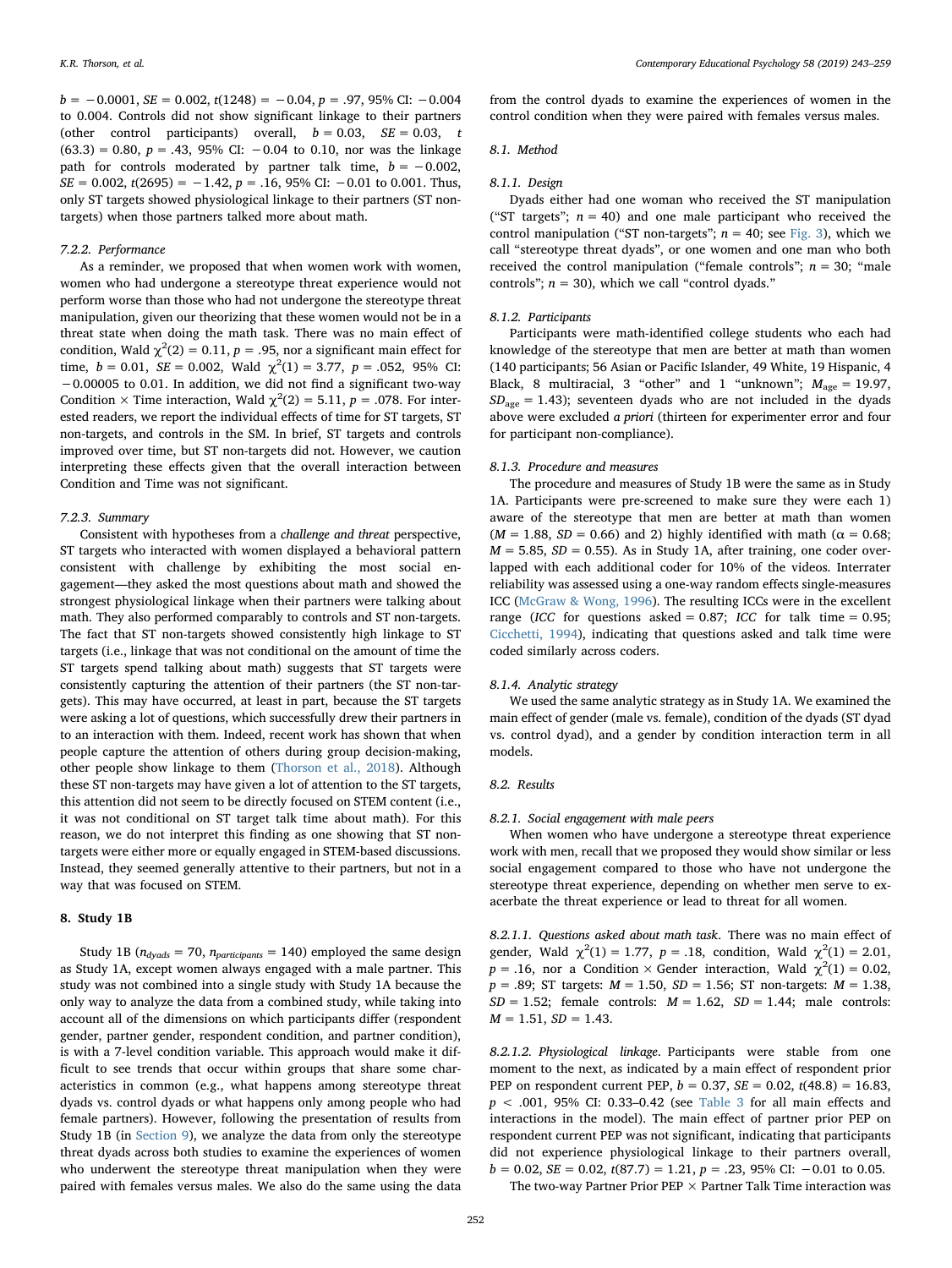#### <span id="page-10-0"></span>Table 3

All main effects and interactions from the stability and influence model used for physiological linkage in Study 1B.

|                                                                                           | Numerator df | Denominator df | $\boldsymbol{F}$ | $\boldsymbol{p}$ |
|-------------------------------------------------------------------------------------------|--------------|----------------|------------------|------------------|
| 1. Respondent prior PEP                                                                   | 1            | 48.8           | 283.16           | < .001           |
| 2. Partner prior PEP                                                                      | 1            | 87.7           | 1.48             | .23              |
| 3. Gender                                                                                 |              | 50.4           | 0.94             | .34              |
| 4. Condition                                                                              |              | 50.5           | 0.80             | .38              |
| 5. Gender $\times$ Condition                                                              |              | 50.4           | 4.99             | .03              |
| 6. Respondent prior $PEP \times$ Gender                                                   |              | 48.8           | 14.05            | < 0.001          |
| 7. Respondent prior $PEP \times$ Condition                                                |              | 48.8           | 3.78             | .06              |
| 8. Respondent prior PEP $\times$ Gender $\times$ Condition                                |              | 48.8           | 0.38             | .54              |
| 9. Partner prior PEP $\times$ Gender                                                      |              | 86.2           | 5.42             | .02              |
| 10. Partner prior PEP $\times$ Condition                                                  |              | 87.7           | 0.07             | .79              |
| 11. Partner prior PEP $\times$ Gender $\times$ Condition                                  |              | 86.2           | 1.06             | .31              |
| 12. Respondent talk time                                                                  |              | 3629           | 0.21             | .65              |
| 13. Partner talk time                                                                     |              | 3552           | 1.73             | .19              |
| 14. Respondent talk time $\times$ Gender                                                  |              | 3609           | 0.02             | .88              |
| 15. Respondent talk time $\times$ Condition                                               |              | 3629           | 0.35             | .56              |
| 16. Respondent talk time $\times$ Gender $\times$ Condition                               |              | 3609           | 0.02             | .89              |
| 17. Partner talk time $\times$ Gender                                                     |              | 3542           | 0.72             | .40              |
| 18. Partner talk time $\times$ Condition                                                  |              | 3552           | 1.08             | .30              |
| 19. Partner talk time $\times$ Gender $\times$ Condition                                  |              | 3542           | ${}< 0.01$       | .99              |
| 20. Respondent prior PEP $\times$ Respondent talk time                                    |              | 1753           | 1.73             | .19              |
| 21. Respondent prior PEP $\times$ Partner talk time                                       |              | 1494           | 0.39             | .53              |
| 22. Respondent prior PEP $\times$ Respondent talk time $\times$ Gender                    |              | 1599           | ${}< 0.01$       | .95              |
| 23. Respondent prior PEP $\times$ Respondent talk time $\times$ Condition                 |              | 1753           | 1.64             | .20              |
| 24. Respondent prior PEP $\times$ Respondent talk time $\times$ Gender $\times$ Condition |              | 1599           | 5.97             | .01              |
| 25. Respondent prior PEP $\times$ Partner talk time $\times$ Gender                       |              | 1327           | 0.27             | .60              |
| 26. Respondent prior PEP $\times$ Partner talk time $\times$ Condition                    |              | 1494           | 0.87             | .35              |
| 27. Respondent prior PEP $\times$ Partner talk time $\times$ Gender $\times$ Condition    |              | 1327           | 0.20             | .65              |
| 28. Partner prior PEP $\times$ Respondent talk time                                       |              | 564            | ${}< 0.01$       | .96              |
| 29. Partner prior PEP $\times$ Partner talk time                                          |              | 788            | 1.63             | .20              |
| 30. Partner prior PEP $\times$ Respondent talk time $\times$ Gender                       | 1            | 569            | 1.19             | .28              |
| 31. Partner prior PEP $\times$ Respondent talk time $\times$ Condition                    | 1            | 564            | 0.82             | .37              |
| 32. Partner prior PEP $\times$ Respondent talk time $\times$ Gender $\times$ Condition    | 1            | 569            | 0.02             | .90              |
| 33. Partner prior PEP $\times$ Partner talk time $\times$ Gender                          | 1            | 794            | 0.19             | .66              |
| 34. Partner prior PEP $\times$ Partner talk time $\times$ Condition                       | 1            | 788            | 0.07             | .79              |
| 35. Partner prior PEP $\times$ Partner talk time $\times$ Gender $\times$ Condition       | 1            | 794            | ${}< 0.01$       | .99              |

Note. The dependent variable is respondent current PEP.  $df =$  degrees of freedom.

not significant,  $F(1, 788) = 1.63$ ,  $p = .20$ , indicating that the strength of the linkage path did not differ by partner talk time about math. This interaction was not moderated by condition, gender, or an interaction of the two ( $ps > 0.66$ ). Unlike in Study 1A, in which ST targets linked more strongly to female partners when they were talking about math, we did not find that they linked more strongly to male partners when they were talking about math.

# 8.2.2. Performance

As a reminder, we proposed that if male partners exacerbate the threat experience for women who have undergone stereotype threat, then women under stereotype threat would perform worse than (a) women who were not put under stereotype threat and (b) men. However, if all women experience threat when working with men, regardless of their stereotype threat condition, we proposed that all women would perform worse than men performed.

We found a significant main effect of gender, Wald  $\chi^2(1) = 41.39$ ,  $p < .001$ , such that females performed worse than males performed overall (see [Fig. 6\)](#page-10-1). In addition, there was a two-way Gender  $\times$  Time interaction, Wald  $\chi^2(1) = 7.85$ ,  $p = .005$ , such that females improved over time,  $b = 0.01$ ,  $SE = 0.003$ , Wald  $\chi^2(1) = 5.18$ ,  $p = .02$ , 95% CI: 0.001–0.011, but males did not,  $b = -0.001$ ,  $SE = 0.003$ , Wald  $\chi^2(1) = 0.30, p = .58,95\%$  CI:  $-0.01$  to 0.004. At the beginning of the task, males performed significantly better than females did, Wald  $\chi^2(1) = 27.7, p < .001$ , but there was no effect of gender at the end of the task, Wald  $\chi^2(1) = 0.49$ ,  $p = .48$ . There was no main effect of condition, no Condition × Time interaction, and no Condition  $\times$  Gender  $\times$  Time interaction (ps  $> 0.15$ ).

<span id="page-10-1"></span>

Fig. 6. Study 1B: Likelihood of answering a question correctly as a function of gender across time.  $\dot{p}$  < .05.

#### 8.2.3. Summary

When working with male partners, stereotype threatened women did not engage more with their male partners than control women did: they did not ask more questions and they were not linked to their partners on the basis of how much they talked about math. We also found that women—regardless of stereotype threat condition—performed worse than men performed.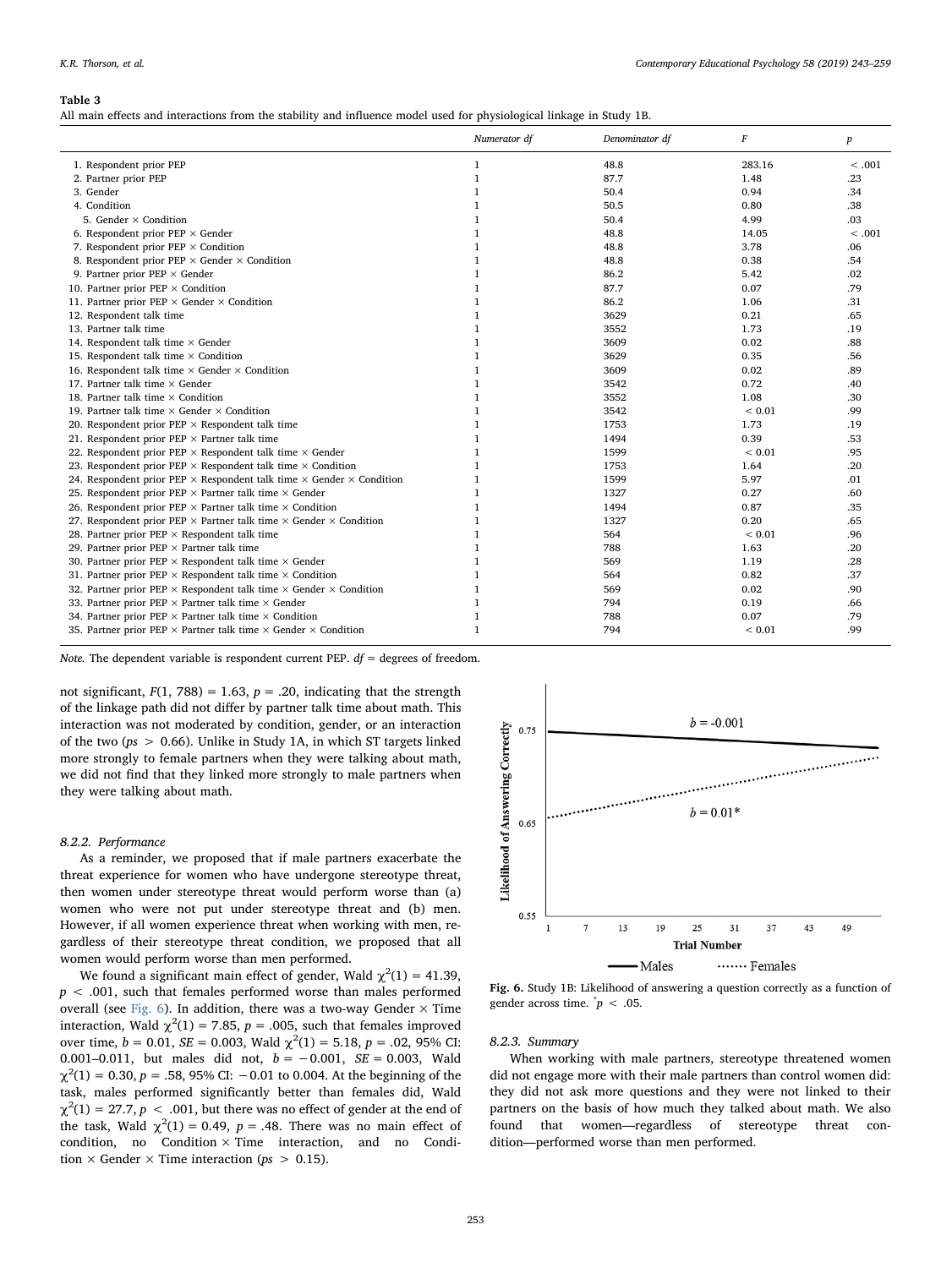#### <span id="page-11-0"></span>9. Cross-study comparisons

Because Studies 1A and 1B are identical methodologically except for the gender of the partner, we combined the results across both studies to facilitate conclusions about the effect of partner gender on women's social engagement in dyadic STEM contexts. Specifically, we examined how threatened women's social engagement and performance varied as a function of their partner's gender and whether or not similar patterns for social engagement and performance as a function of partner gender emerged among women who were not threatened. We note that these comparisons are not experimental because random assignment to condition did not occur for these comparisons.

## 9.1. Social engagement

# 9.1.1. Stereotype threat dyads

First, we analyzed results from the stereotype threat dyads in both studies, resulting in four types of participants: ST targets who interacted with female ST non-targets (from Study 1A), female ST non-targets who interacted with ST targets (from Study 1A), ST targets who interacted with male ST non-targets (from Study 1B), and male ST non-targets who interacted with ST targets (from Study 1B).

We examined the impact of a 4-level variable representing the four types of participants listed above on the number of questions participants asked their partners about math. We observed a significant effect of condition, Wald  $\chi^2(3) = 32.79, p < .001$  (see [Fig. 7\)](#page-11-1). This effect was driven by the difference between female ST targets paired with women, who asked more questions than their partners did (female non-ST targets;  $p < .001$ , as reported in Study 1A) and more questions than male non-ST targets did ( $p = .006$ ). In addition, female non-ST targets paired with female ST targets asked fewer questions than female ST targets paired with men did ( $p = .006$ ). The primary comparison of interest—comparing ST targets with female partners to ST targets with male partners—was not significant, Wald  $\chi^2(1) = 5.10$ ,  $p = .14$ , meaning that women under threat did not ask more questions of female partners than male partners did. None of the other pairwise comparisons were significant ( $ps > 0.14$ ).

We also examined the impact of a 4-level variable representing the four types of participants listed above on physiological linkage as a function of partner talk time about math. We did not observe a significant effect of condition on this outcome,  $F(3, 2063) = 1.06$ ,  $p = .36$ .

#### 9.1.2. Control dyads

Next, we analyzed results from the control dyads in both studies, resulting in three types of participants: female controls who interacted with female controls (from Study 1A), female controls who interacted with male controls (from Study 1B), and male controls who interacted with female controls (from Study 1B).

We examined the impact of a 3-level variable representing the three types of participants listed above on the number of questions participants asked their partners about math. We observed a significant effect

<span id="page-11-1"></span>



<span id="page-11-2"></span>

Fig. 8. Number of questions asked per 3-question segment among control dyads only. Error bars represent 95% confidence intervals.

of condition, Wald  $\chi^2(2) = 8.39$ ,  $p = .015$  (see [Fig. 8](#page-11-2)). The pairwise comparison of interest—comparing female controls who interacted with female controls to female controls who interacted with male controls—was significant, Wald  $\chi^2(1) = 8.06$ ,  $p = .014$ , indicating that control women asked more questions of male partners than of female partners. Note that in the hypotheses section (under female-male dyads), we predicted that if men served as a stressor, then women should be less engaged with men than with women; this effect is in the opposite direction of that predicted effect. None of the other pairwise comparisons were significant ( $ps > 0.17$ ).

We also examined the impact of a 3-level variable representing the four types of participants listed above on physiological linkage as a function of partner talk time about math. There was no effect of condition on this outcome,  $F(2, 471) = 1.16$ ,  $p = .32$ , indicating that none of the control groups were linked to their partners based on how much they talked.

#### 9.2. Performance

## 9.2.1. Stereotype threat dyads

Similar to the analyses for social engagement, we examined the impact of a 4-level variable representing the four types of participants listed above on performance. We found a significant effect of condition, Wald  $\chi^2(3) = 40.01$ ,  $p < .001$  (see [Fig. 9](#page-11-3)). This effect was driven by male non-ST targets who performed better than their female partners, better than female ST targets paired with female non-ST targets, and better than female non-ST targets paired with female ST targets  $(ps < 0.001)$ . The primary comparison of interest, however—comparing ST targets with female partners to ST targets with male partners—was not significant,  $p = .77$ , meaning that women under stereotype threat did not differ in performance with female vs. male partners. None of the other pairwise comparisons were significant  $(ps > .18).$ 

We also found a significant interaction of Condition  $\times$  Time, Wald  $\chi^2(3) = 10.66$ ,  $p = .014$ . This effect was driven by the difference in performance over time between female ST targets paired with males

<span id="page-11-3"></span>

Fig. 9. Mean percentage of items answered correctly among stereotype threat dyads only. Error bars represent 95% confidence intervals.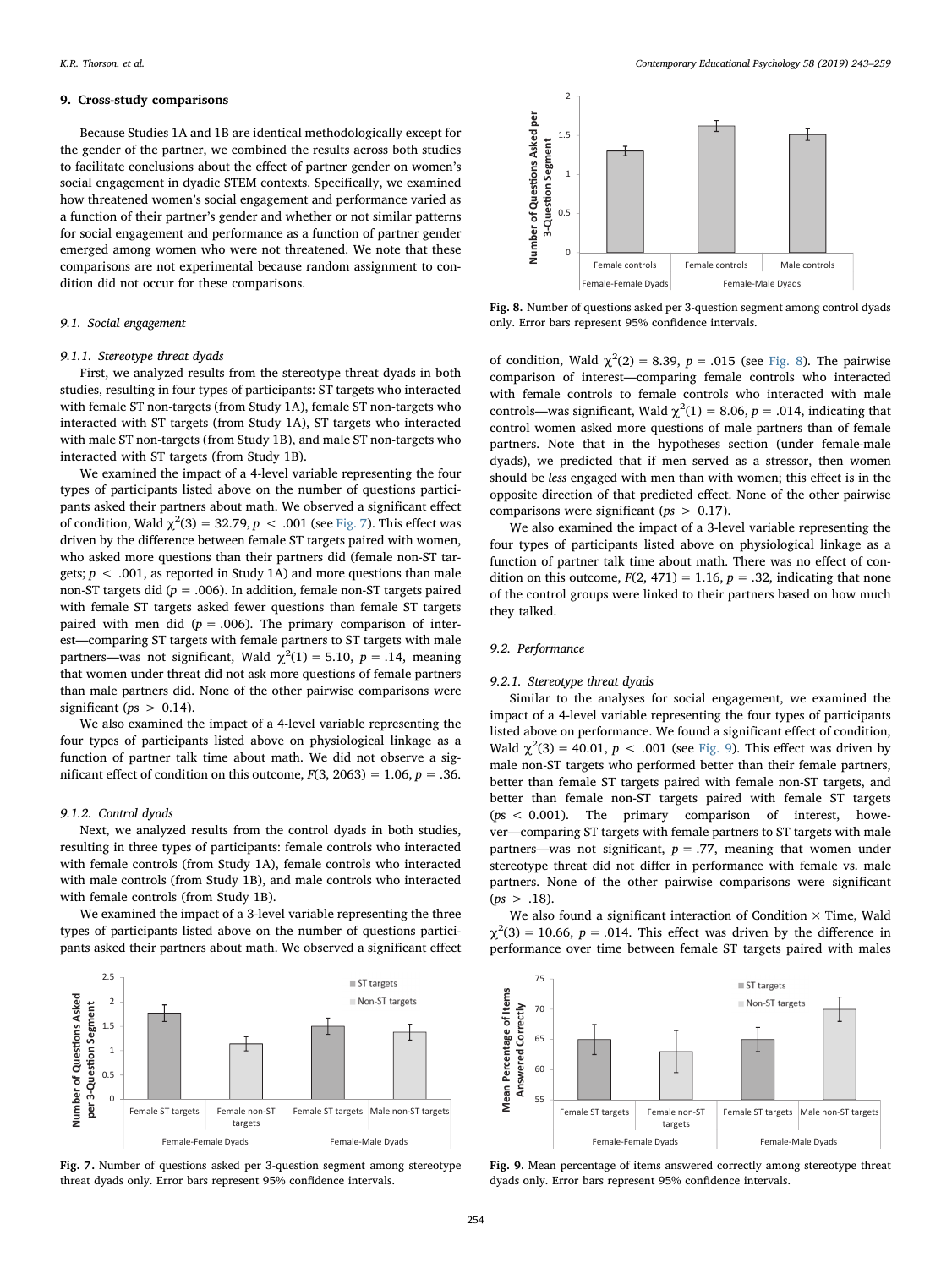<span id="page-12-0"></span>

Fig. 10. Mean percentage of items answered correctly among control dyads only. Error bars represent 95% confidence intervals.

(who improved in performance over time) relative to female non-ST targets paired with females (who did not change in performance over time,  $p = .031$ ) and male non-ST targets paired with females (who did not change in performance over time,  $p = .008$ ). The pairwise comparison of interest, however—comparing ST targets with female partners to ST targets with male partners—was not significant ( $p = .43$ ), meaning that the performance over time of women under stereotype threat did not differ with female vs. male partners. None of the other pairwise comparisons were significant ( $ps > .07$ ).

## 9.2.2. Control dyads

Similar to the analyses for social engagement, we examined the impact of a 3-level variable representing the three types of participants listed above on performance. We found a significant effect of condition, Wald  $\chi^2(2) = 21.13$ ,  $p < .001$  (see [Fig. 10](#page-12-0)). This effect was driven by male controls paired with female partners, who performed better than female controls paired with female controls  $(p = .003)$  and female controls paired with male controls ( $p = .001$ ). The pairwise comparison of interest, however—comparing female controls who interacted with female controls to female controls who interacted with male controls—was not significant, Wald  $\chi^2(1) = 1.06$ ,  $p = .91$ .

### 9.3. Summary

Taken together with the findings of Studies 1A and 1B, the crossstudy comparisons reveal that overall, men did not serve as a stressor that led to or perpetuated the stereotype threat experience for women. When comparing across women who underwent the threat manipulation, those who were subsequently paired with men were no less likely to engage with their partners than those who were paired with women. In addition, among women who did not undergo threat, those who interacted with men actually showed some evidence of stronger engagement (question asking) than those who interacted with women. Overall, then, the biggest difference in how experiencing stereotype threat prior to a dyadic interaction affected women is within samegender (female-female) interactions, where women who experienced the threat manipulation prior to the interaction engaged more with their partners than those who did not.

# 10. Discussion

There are a number of key findings in the present research. First, consistent with our hypotheses, we found that experiencing stereotype threat prior to working with a female partner led to more social engagement for women, relative to those who did not experience stereotype threat prior to an interaction with a female partner. Specifically, women under stereotype threat asked female partners more questions and were more physiologically linked to them when they were discussing math than women in dyads where neither partner was under

threat. Second, we found that in female-female dyads, stereotype threat did not affect performance: those who experienced stereotype threat performed comparably to those who did not. Third, we did not find evidence that men served as stressors for women. We found that experiencing stereotype threat prior to working with a male partner lead neither to more nor less social engagement for women (question asking, physiological linkage) relative to those who did not experience stereotype threat prior to an interaction with a male partner and relative to those who experienced threat prior to an interaction with a female partner. Fourth, in female-male dyads, we found that women performed worse than men did regardless of whether they had experienced stereotype threat prior to the interaction.

Taken together, the biggest effects we observed regarding how the experience of stereotype threat affects behavior were within femalefemale interactions, comparing women who experienced threat to those who did not. These findings have important theoretical implications for how best to address the issue of stereotype threat in collaborative learning environments. To date, much of the emphasis on the role of gender in STEM interactions has been on how to structure groups—including the ratio of women to men and the frequency of interaction between women to men—with the goal of preventing or dampening the experience of stereotype threat for women. Some scholars have suggested that the presence of men might fuel the psychological experience of stereotype threat for women, and one way to combat this experience is to encourage more frequent interactions between women in STEM (e.g., increase collaborative learning among women and increase the number of female role models for women; e.g., [Dasgupta](#page-15-5) [et al., 2015; Marx & Roman, 2002](#page-15-5)). Applications of this approach are common within STEM-based scholarship programs, which not only encourage girls and women to form relationships with other female peers but also to develop relationships with female mentors (e.g., The Girls' Network in the United Kingdom). Our research suggests that in contexts where female-female interactions are taking place, it is critical to understand what experiences women have prior to these interactions. To the extent that women have experienced stereotype threat prior to their interactions with women, they might engage with other women in ways that are quite different than women who have not.

Perhaps one of the most surprising findings is that we found very little evidence that male interaction partners either operated as stereotype threat "inducers" or exacerbated the experience of threat for women who had already undergone a threat manipulation. We did find that women performed worse than men performed overall (in Study 1B), but we are hesitant to interpret these findings as evidence of stereotype threat, given that women who were paired with a male interaction partner did not perform worse than women paired with a female interaction partner did (overall across conditions). Indeed, we found that women actually performed slightly better when with men (mean percentage of items answered correctly  $= 65.4$ ) than when with women (mean percentage of items answered correctly = 64.9), Wald  $\chi^2(1) = 3.49$ ,  $p = .062$ . In other words, performance differences between men and women cannot be attributed to the gender of one's interaction partner. Why women performed worse than men overall remains an open question for future research. It may be the case that performance differences in a highly evaluative context are due to chronic experiences of stereotype threat—a hypothesis that future research could test.

Why didn't male partners serve as stressors for women? One possibility is that male partners were not stressors because they were not in an evaluative role when they interacted with women—instead they were equal-status peers who were also participants in the research study. It is also possible that male partners were not threatening because they were a stark contrast to the male evaluators. Future research should examine engagement for women who undergo a stereotypethreatening experience and then interact with a higher-status male (e.g., a professor or a tutor), as well as how back-to-back interactions with men of different roles affect women's experiences.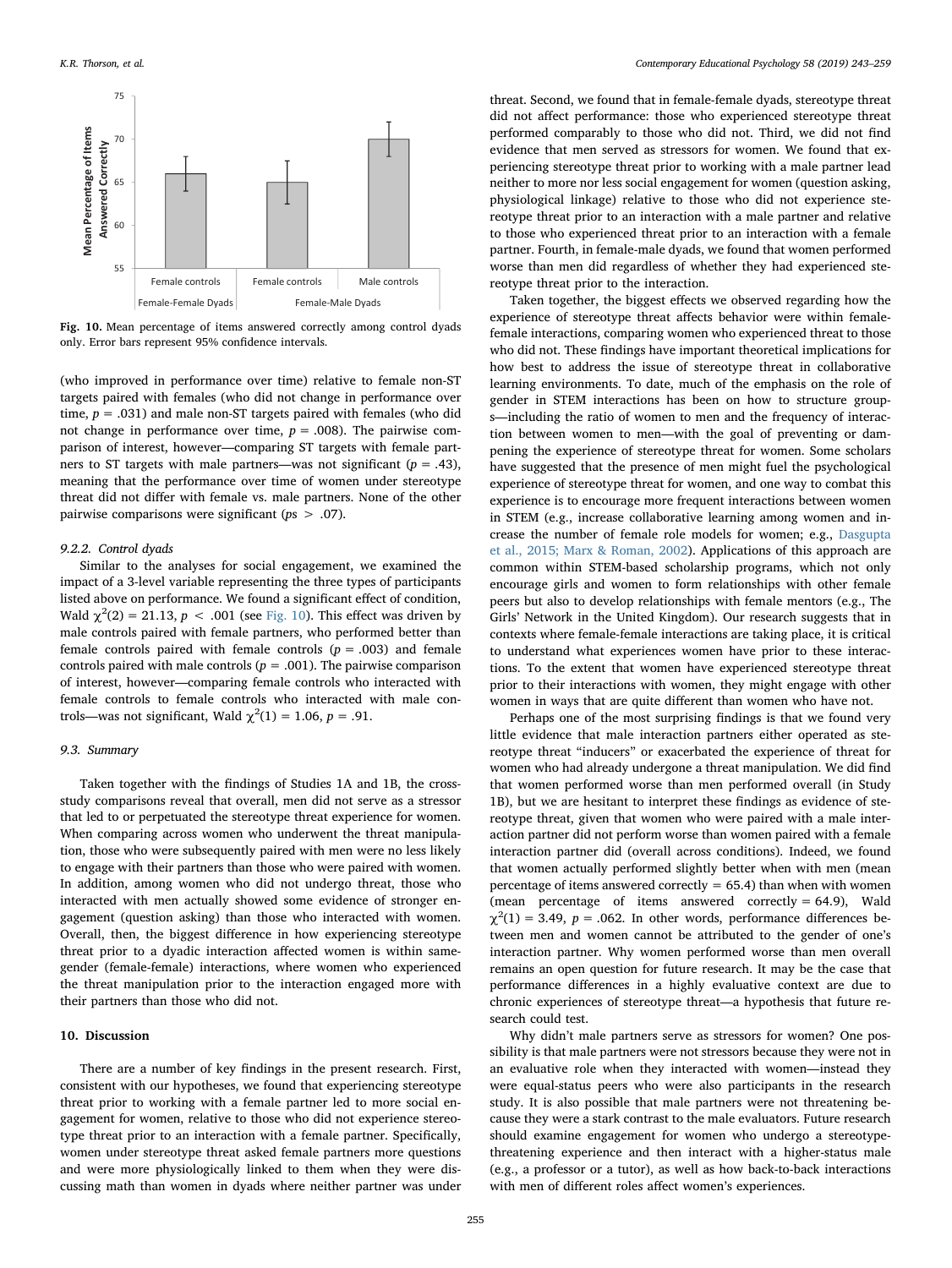Our findings highlight the importance of considering social context in understanding when and how the presence of men will lead women to experience stereotype threat. They also have implications for the debate about whether coeducational or single-sex classrooms are better environments to promote women's participation in STEM (see [Billger,](#page-14-7) [2009; Cherney & Campbell, 2011; Pahlke & Hyde, 2016\)](#page-14-7). Our results align with a recent meta-analysis of Grades K-12, showing no difference in a host of outcomes, including mathematics performance, attitudes towards mathematics, science performance, and educational aspirations in coeducational versus single-sex classrooms ([Pahlke, Hyde, & Allison,](#page-16-21) [2014\)](#page-16-21), suggesting that male peers do not universally induce stereotype threat.

# 10.1. Educational implications

We have argued that because much of STEM learning and work occurs in dyads and small groups, the practical implications of our work extend to those in STEM learning and working contexts. In STEM contexts where women work with women—such as female-only study groups or in single-sex classrooms—prior experiences of stereotype threat may boost social engagement for women. In this sense, our work reveals an unforeseen beneficial effect of stereotype threat (a phenomenon for which researchers have shown almost exclusively negative to neutral effects; for a review across domains, see [Schmader et al.,](#page-16-4) [2008\)](#page-16-4): improving social engagement for women around women. Specifically, we proposed that the heightened arousal brought about by math stereotype threat ([Ben-Zeev et al., 2005; Mendes & Jamieson,](#page-14-2) [2012; O'Brien & Crandall, 2003; Schmader et al., 2008\)](#page-14-2) can lead to a behavioral pattern of challenge when women are around other women that manifests as greater engagement with others. We did not find that experiencing stereotype threat improved performance for women under threat who worked with female partners, but this may be because peers vary in their level of expertise and so attending to peers and asking them questions is unlikely to lead to better performance for everyone who engages in these processes. Future research might vary the level of expertise of the partner and test how engagement with partners who provide valuable feedback fosters performance ([Grover et al., 2017](#page-15-7)). For example, in contexts where learning particular strategies for solving problems is useful ([Star, Caronongan, Foegen, Furgeson, Keating,](#page-16-22) [Larson, & Zbiek, 2015](#page-16-22)), engagement with expert peers who can teach those strategies might be more likely to boost performance.

Although we did not find an effect of stereotype threat on women's performance with other women, the results we found regarding social engagement are still relevant to important outcomes, such as keeping women in STEM. In fact, recent work has shown that better grades among undergraduate female engineering students are not associated with retention in engineering majors or with career aspirations in engineering ([Dennehy & Dasgupta, 2017](#page-15-6)). However, feelings of social belongingness (such as feeling connected to peers) are associated with retention and career aspirations. In sum, this work suggests that better performance does not keep students in STEM but feeling accepted and engaged with other students does. Thus, even though the results found here do not demonstrate changes in women's performance, they do show changes in another critical process for keeping women in STEM: being socially engaged with others.

There are several implications for being physiologically linked to other people in educational settings. Research has shown that people are more likely to be physiologically linked to interaction partners who are good at capturing their attention, either by engaging in motivationally relevant behaviors (such as displaying cues of anxiety) or by being persuasive ([Kraus & Mendes, 2014; Thorson et al., 2018; West](#page-15-4) [et al., 2017\)](#page-15-4). In educational contexts in particular, greater physiological and neurological linkage is associated with shared attention (e.g., when a teacher is lecturing; [Dikker et al., 2017\)](#page-15-40). Thus, to the extent that students are paying attention to someone who is helping them or providing useful information (which we aimed to capture by examining

physiological linkage while people's partners were speaking about math), being physiologically linked to others may have performance benefits in the long run (a possibility which we discuss in the Future Directions section below). Second, being physiologically linked to others when they are discussing STEM-relevant content reflects engagement with others who are engaged with STEM material in particular (and not social engagement more generally). Because we know from prior research that engagement with other people in STEM fields, like engineering, can buffer undergraduates from failures in STEM and promote STEM career aspirations ([Dennehy & Dasgupta, 2017; Solder](#page-15-6) [et al., 2012; Walton et al., 2015\)](#page-15-6), this type of physiological linkage may also provide similar benefits in the long run.

Outside of female-only contexts and in the majority of STEM education and work settings where women work with men, our research suggests that experiencing stereotype threat prior to working with a man has no additional impact on women's engagement or performance when compared with not experiencing stereotype threat prior to the interaction. Therefore, efforts to eliminate or mitigate the psychological experience of stereotype threat are important in all mixed-gender STEM contexts and not just ones that feature frequent explicit social evaluation.

The performance patterns that we observed for women who interacted with men may have implications for how STEM classroom activities are structured. We found that women improved in performance over the course of a 30-minute interaction, starting off worse than men but performing comparably by the end of the task. If these effects are due to women becoming more comfortable with their male partners over time, they suggest that women may be best-served by consistent work with the same male partners (e.g., having the same lab partners throughout the semester instead of switching every week). We note that our work was limited to a 30-minute interaction only, and thus, future work should examine whether these patterns replicate in longer-term settings (like with lab partners over the course of the semester) and in other educational settings.

# 10.2. Limitations and future directions

There are important limitations of the present research and avenues for future research. One question that remains is the extent to which the types of engagement we measured are associated with selecting a STEM education or career. Dyadic social engagement may help women establish social networks within STEM that buffer them from adversity ([Walton et al., 2015\)](#page-16-23) and ultimately prevent them from dropping out of STEM. In this research, we measured both an overt form of engagement (asking questions) and a more automatic, undetectable one (conditional physiological linkage). Future research might consider which of these types of engagement is tied to the selection of a STEM education or career path, as well as how engaging with males versus females affects whether women stay in STEM. Consistent with research examining undergraduates in engineering, engaging with other women might be particularly protective against STEM dropout [\(Dasgupta et al., 2015](#page-15-5)). Furthermore, research could consider whether the difference in the perceptibility of these behaviors plays a role. For example, a student who asks her teacher a lot of questions is likely to receive more encouragement from her teacher than a student who is silently, but closely, attending to the teacher's behaviors. Understanding how dyadic engagement begets commitment to STEM careers, and the process through which this association occurs, is a critical step towards preventing STEM drop-out.

It is also important to understand how engagement affects performance. We did not predict that asking questions or attending to the partner when they were talking about math would necessarily lead to better performance because partners varied in the quality of their answers and the content of their math discussions. Engaging with competent peers or higher-status people, like professors or bosses, should be beneficial for performance because women can gain useful information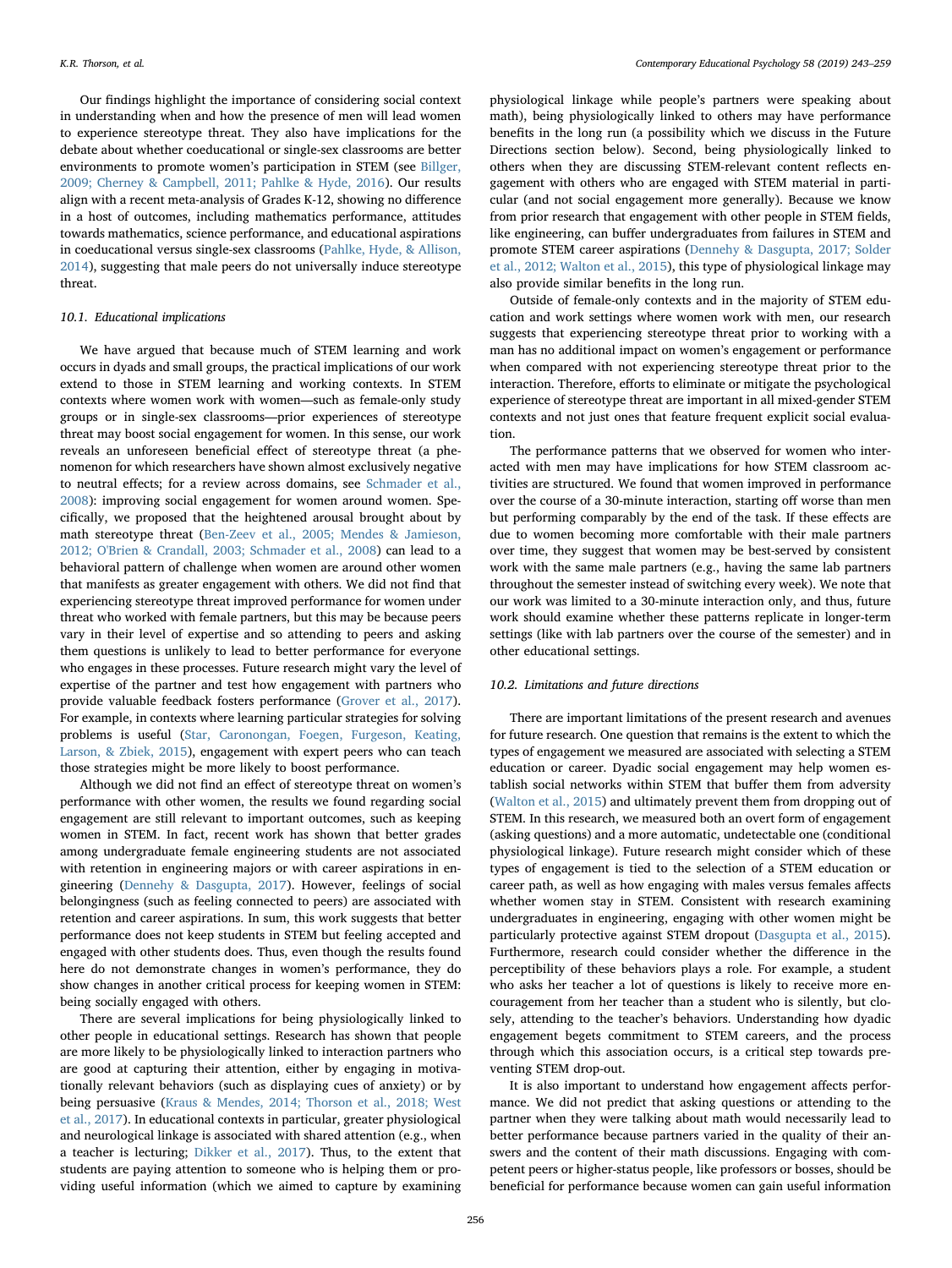via engagement and also signal an interest in the field to others, who may then be more likely to provide support and mentorship. It is also possible that initially engaging with a new peer can improve performance, as engaging with the new peer allows one to figure out whether the peer is a useful source of information. If they are not useful, students may learn to rely on themselves more than their peers, which could also potentially improve their performance. Future research should examine how engagement with competent and incompetent partners affects performance and the time course of these effects.

Given the role that physiological stress reactivity has been shown to play in math stereotype threat effects ([Ben-Zeev et al., 2005; Mendes &](#page-14-2) [Jamieson, 2012; O'Brien & Crandall, 2003; Schmader et al., 2008](#page-14-2)) future work might address whether physiological threat reactivity to stereotype threat also plays a role in the dyadic outcomes assessed in this study. For example, it is possible that women who experience the most physiological threat in response to experiencing stereotype threat are those who are the most likely to engage with a female partner. Assessing physiological threat while women experience the stereotype threat manipulation and then linking that to dyadic outcomes could help reveal how stereotype threat affects engagement with a new partner.

We note that researchers have studied the effects of stereotype threat by using a range of methods to induce stereotype threat experiences. The method we used here combined the use of a diagnostic math task and the presence of males to prime concerns about STEM aptitude and one's gender within a social evaluation paradigm widely used in the stress and coping literature—the Trier Social Stress Test ([Kirschbaum et al., 1993](#page-15-25)). In addition, the gender of experimenters was varied across conditions—with male experimenters in the stereotype threat condition and female experimenters in the control condition. Scholars have theorized that making the stereotype salient is essential to evoking the experience of threat, and we attempted to do this by having male evaluators. However, because the present manipulation involves multiple components, it is not clear which of these components is essential for evoking the threat responses we observed for women. For instance, it might be the case that women experience stereotype threat when they are evaluated by higher-status women, as these women may evoke concerns about confirming stereotypes (e.g., concerns about "letting other women down"; [J.R. Shapiro, 2011](#page-16-24)). Future work might tease apart these different components to figure out which elements, or combination of elements, have the greatest impact on students' social engagement within STEM. Such research would have important implications for how women engage with others in several social situations, including interactions within female mentoring programs. In such programs, women entering STEM fields are often directly evaluated by those who are higher-status (e.g., female professors for college students, female managers in a pharmaceutical firm).

In this research, we were specifically interested in how stereotype threat affects the social engagement of female students who were highly identified with math, as these are the students most likely to pursue STEM careers (although we did not directly measure whether they were math or STEM majors or intending to pursue careers in math or STEM) and are, therefore, good targets for interventions aimed at preventing STEM disengagement. In addition, we reasoned that women who are not highly identified with math are unlikely to be affected by negative stereotypes about women's math performance [\(Aronson et al., 1999;](#page-14-3) [Keller, 2007; Steele, 1997\)](#page-14-3). The patterns observed in this research might not necessarily extend to students who are less identified with math, and future research might examine when and how engagement with STEM might be improved for these students and potentially get them "back on track" to pursue careers in STEM. All of the participants in this research were students at the same school (New York University), and it is possible that the patterns in this research might not extend to students at different types of schools—for example, schools with large engineering programs where students might commonly experience unbalanced gender ratios.

Finally, Asians are the majority racial group in all of our samples, and research has shown that stereotypes about math can affect female Asian students in contrasting ways. When the gender of female Asians is salient, stereotype threat effects emerge, presumably because women are associated with worse performance in math; however, stereotype threat effects do not occur when the race of female Asians is salient, presumably because Asians are associated with better—and not worse—performance in math [\(Shih, Pittinsky, & Ambady, 1999](#page-16-25)). Therefore, by activating the gender-math stereotype and not the race-math stereotype, our manipulation of stereotype threat likely affected both Asian and non-Asian women similarly. Because our samples were primarily composed of White and Asian students, future research should examine how female students who are under-represented minorities would also be affected.

# 10.3. Conclusion

Gender gaps within STEM remain a problem. In the present research, we investigated how stereotype threat affects women's engagement when working with partners during a dyadic math task. We found that experiencing stereotype threat prior to working with a female partner led to more social engagement for women (but no differences in performance), relative to those who did not experience stereotype threat prior to an interaction with a female partner. When working with male partners, we found that women performed worse than men did regardless of whether they had experienced stereotype threat prior to the interaction. Our work reveals novel dyadic engagement processes that are a result of experiencing stereotype threat and provides implications for a variety of working contexts within STEM.

# Acknowledgements

The authors would like to thank the research assistants from The West Interpersonal Perception Lab at NYU for their dedication to this research. Some of the data in this manuscript were presented at the Society for Experimental Social Psychology (2015) and the Society for Personality and Social Psychology (2016). This work was supported by a Grant-in-Aid from the Society for the Psychological Study of Social Issues (awarded to Katherine R. Thorson) and by the National Science Foundation (grant number DRL1535414, awarded to Chad E. Forbes and Tessa V. West).

## Appendix A. Supplementary material

Supplementary data to this article can be found online at [https://](https://doi.org/10.1016/j.cedpsych.2019.03.012) [doi.org/10.1016/j.cedpsych.2019.03.012.](https://doi.org/10.1016/j.cedpsych.2019.03.012)

#### References

- <span id="page-14-4"></span>Abdi, H. (2007). The Bonferroni and Š[idák corrections for multiple comparisons. In N.](http://refhub.elsevier.com/S0361-476X(18)30201-7/h0005) Salkind (Ed.). [Encyclopedia of measurement and statistics](http://refhub.elsevier.com/S0361-476X(18)30201-7/h0005) (pp. 103–107). Thousand [Oaks, CA: Sage.](http://refhub.elsevier.com/S0361-476X(18)30201-7/h0005)
- <span id="page-14-0"></span>Accreditation Board for Engineering and Technology (2017). Accreditation criteria and supporting docs. Retrieved on March 7, 2017 from [http://www.abet.org/](http://www.abet.org/accreditation/accreditation-criteria/) [accreditation/accreditation-criteria/](http://www.abet.org/accreditation/accreditation-criteria/).
- <span id="page-14-1"></span>Appleton, J. J., Christenson, S. L., & Furlong, M. J. (2008). Student engagement with school: Critical conceptual and methodological issues of the construct. Psychology in the Schools, 45(5), 369–386. <https://doi.org/10.1002/pits.20303>.
- <span id="page-14-3"></span>Aronson, J., Lustina, M. J., Good, C., Keough, K., Steele, C. M., & Brown, J. (1999). When White men can't do math: Necessary and sufficient factors in stereotype threat. Journal of Experimental Social Psychology, 35(1), 29–46. [https://doi.org/10.1006/](https://doi.org/10.1006/jesp.1998.1371) [jesp.1998.1371.](https://doi.org/10.1006/jesp.1998.1371)
- <span id="page-14-6"></span>Ballinger, G. A. (2004). Using generalized estimating equations for longitudinal data analysis. Organizational Research Methods, 7, 127–150. [https://doi.org/10.1177/](https://doi.org/10.1177/1094428104263672) [1094428104263672.](https://doi.org/10.1177/1094428104263672)
- <span id="page-14-2"></span>Ben-Zeev, T., Fein, S., & Inzlicht, M. (2005). Arousal and stereotype threat. Journal of Experimental Social Psychology, 41(2), 174–181. [https://doi.org/10.1016/j.jesp.2003.](https://doi.org/10.1016/j.jesp.2003.11.007) [11.007](https://doi.org/10.1016/j.jesp.2003.11.007).
- <span id="page-14-5"></span>[Berntson, G. G., Lozano, D. L., Chen, Y. J., & Cacioppo, J. T. \(2004\). Where to Q in PEP.](http://refhub.elsevier.com/S0361-476X(18)30201-7/h9025) [Psychophysiology, 41](http://refhub.elsevier.com/S0361-476X(18)30201-7/h9025)(2), 333–337.
- <span id="page-14-7"></span>Billger, S. M. (2009). On reconstructing school segregation: The efficacy and equity of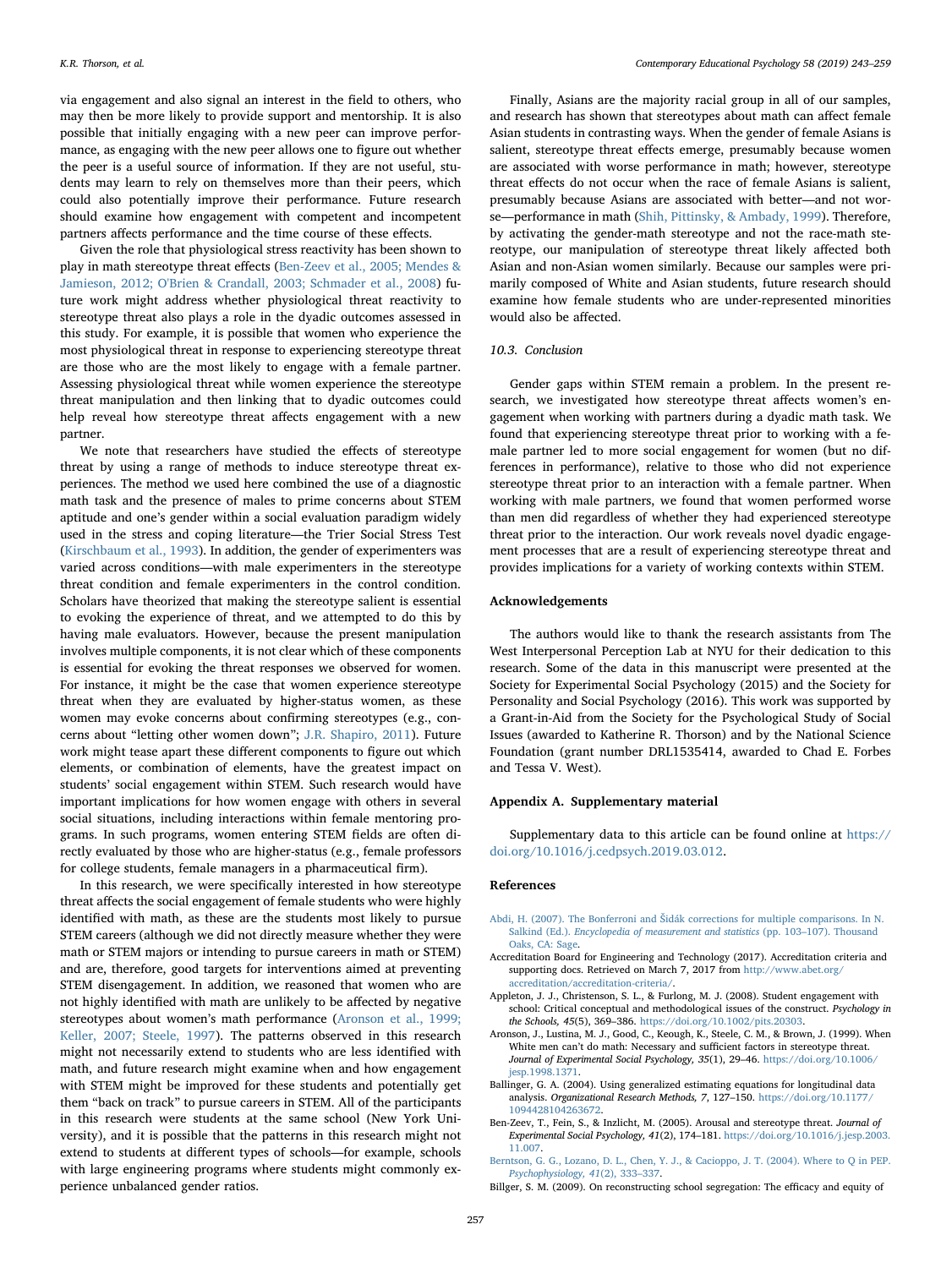single-sex schooling. Economics of Education Review, 28(3), 393-402. [https://doi.org/](https://doi.org/10.1016/j.econedurev.2007.08.005) [10.1016/j.econedurev.2007.08.005.](https://doi.org/10.1016/j.econedurev.2007.08.005)

- <span id="page-15-3"></span>Birch, S. H., & Ladd, G. W. (1997). The teacher-child relationship and children's early school adjustment. Journal of School Psychology, 35(1), 61–79. [https://doi.org/10.](https://doi.org/10.1016/S0022-4405(96)00029-5) [1016/S0022-4405\(96\)00029-5.](https://doi.org/10.1016/S0022-4405(96)00029-5)
- <span id="page-15-12"></span>[Blascovich, J., & Mendes, W. B. \(2010\). Social psychophysiology and embodiment. In S. T.](http://refhub.elsevier.com/S0361-476X(18)30201-7/h0045) [Fiske, D. T. Gilbert, & G. Lindzey \(Eds.\).](http://refhub.elsevier.com/S0361-476X(18)30201-7/h0045) The handbook of social psychology (pp. 194– [227\). \(5th ed.\). New York, NY: John Wiley & Sons Inc.](http://refhub.elsevier.com/S0361-476X(18)30201-7/h0045)
- <span id="page-15-24"></span>[Blascovich, J., Vanman, E., Mendes, W. B., & Dickerson, S. \(2011\).](http://refhub.elsevier.com/S0361-476X(18)30201-7/h0050) Social psychophysiology [for social and personality psychology.](http://refhub.elsevier.com/S0361-476X(18)30201-7/h0050) Sage Publications.
- <span id="page-15-30"></span>[Bolger, N., Stadler, G., & Laurenceau, J. P. \(2011\). Power analysis for intensive long](http://refhub.elsevier.com/S0361-476X(18)30201-7/h9015)[itudinal studies. In M. R. Mehl, & T. S. Conner \(Eds.\).](http://refhub.elsevier.com/S0361-476X(18)30201-7/h9015) Handbook of research methods for studying daily life (pp. 285–[301\). New York, NY: Guilford](http://refhub.elsevier.com/S0361-476X(18)30201-7/h9015).
- <span id="page-15-1"></span>[Capraro, R. M., Capraro, M. M., & Morgan, J. R. \(2013\).](http://refhub.elsevier.com/S0361-476X(18)30201-7/h0055) STEM project-based learning: An [integrated science, technology, engineering, and mathematics \(STEM\) approach.](http://refhub.elsevier.com/S0361-476X(18)30201-7/h0055) Boston, [MA: Sense Publishers](http://refhub.elsevier.com/S0361-476X(18)30201-7/h0055).
- Ceci, S. J., Williams, W. M., & Barnett, S. M. (2009). Women's underrepresentation in science: Sociocultural and biological considerations. Psychological Bulletin, 135(2), 218–261. <https://doi.org/10.1037/a0014412>.
- Cherney, I. D., & Campbell, K. L. (2011). A league of their own: Do single-sex schools increase girls' participation in the physical sciences? Sex Roles, 65(9–10), 712. [https://doi.org/10.1007/s11199-011-0013-6.](https://doi.org/10.1007/s11199-011-0013-6)
- <span id="page-15-35"></span>Cicchetti, D. V. (1994). Guidelines, criteria, and rules of thumb for evaluating normed and standardized instruments in psychology. Psychological Assessment, 6(4), 284–290. <https://doi.org/10.1037/1040-3590.6.4.284>.
- <span id="page-15-26"></span>Crocker, J., Luhtanen, R. K., Cooper, M. L., & Bouvrette, A. (2003). Contingencies of selfworth in college students: Theory and measurement. Journal of Personality and Social Psychology, 85(5), 894–908. <https://doi.org/10.1037/0022-3514.85.5.894>.
- <span id="page-15-11"></span>Davies, P. G., Spencer, S. J., Quinn, D. M., & Gerhardstein, R. (2002). Consuming images: How television commercials that elicit stereotype threat can restrain women academically and professionally. Personality and Social Psychology Bulletin, 28(12), 1615–1628. <https://doi.org/10.1177/014616702237644>.
- <span id="page-15-5"></span>Dasgupta, N., Scircle, M. M., & Hunsinger, M. (2015). Female peers in small work groups enhance women's motivation, verbal participation, and career aspirations in engineering. Proceedings of the National Academy of Sciences, 112(16), 4988–4993. <https://doi.org/10.1073/pnas.1422822112>.
- <span id="page-15-6"></span>Dennehy, T. C., & Dasgupta, N. (2017). Female peer mentors early in college increase women's positive academic experiences and retention in engineering. Proceedings of the National Academy of Sciences, 114(23), 5964–5969. [https://doi.org/10.1073/](https://doi.org/10.1073/pnas.1613117114) [pnas.1613117114](https://doi.org/10.1073/pnas.1613117114).
- <span id="page-15-20"></span>Dickerson, S. S., & Kemeny, M. E. (2004). Acute stressors and cortisol responses: A theoretical integration and synthesis of laboratory research. Psychological Bulletin, 130(3), 355–391. <https://doi.org/10.1037/0033-2909.130.3.355>.
- <span id="page-15-40"></span>Dikker, S., Wan, L., Davidesco, I., Kaggen, L., Oostrik, M., McClintock, J., ... Poeppel, D. (2017). Brain-to-brain synchrony tracks real-world dynamic group interactions in the classroom. Current Biology, 27(9), 1375–1380. [https://doi.org/10.1016/j.cub.2017.](https://doi.org/10.1016/j.cub.2017.04.002) [04.002](https://doi.org/10.1016/j.cub.2017.04.002).
- <span id="page-15-22"></span>Dovidio, J. F. (2001). On the nature of contemporary prejudice: The third wave. Journal of Social Issues, 57(4), 829–849. <https://doi.org/10.1111/0022-4537.00244>.
- <span id="page-15-0"></span>Drane, D., Smith, H. D., Light, G., Pinto, L., & Swarat, S. (2005). The gateway science workshop program: Enhancing student performance and retention in the sciences through peer-facilitated discussion. Journal of Science Education and Technology, 14(3), 337–352. [https://doi.org/10.1007/s10956-005-7199-8.](https://doi.org/10.1007/s10956-005-7199-8)
- <span id="page-15-15"></span>Finnigan, K. M., & Corker, K. S. (2016). Do different types of stereotype threat moderate the effect of performance-avoidance goals on female math performance? Journal of Research in Personality, 63, 36–43. [https://doi.org/10.1016/j.jrp.2016.05.009.](https://doi.org/10.1016/j.jrp.2016.05.009)
- <span id="page-15-38"></span>[Fitzmaurice, G. M., Laird, N. M., & Ware, J. H. \(2011\).](http://refhub.elsevier.com/S0361-476X(18)30201-7/h0115) Applied longitudinal analysis (2nd [ed.\). Hoboken, NJ: John Wiley & Sons Inc.](http://refhub.elsevier.com/S0361-476X(18)30201-7/h0115)
- <span id="page-15-10"></span>[Flore, P. C., & Wicherts, J. M. \(2015\). Does stereotype threat in](http://refhub.elsevier.com/S0361-476X(18)30201-7/h0120)fluence performance of [girls in stereotyped domains? A meta-analysis.](http://refhub.elsevier.com/S0361-476X(18)30201-7/h0120) Journal of Social Issues, 53(1), 25–44. [Forbes, C. E., Amey, R., Magerman, A. B., Duran, K., & Liu, M. \(2018\). Stereotype-based](http://refhub.elsevier.com/S0361-476X(18)30201-7/h0125)
- <span id="page-15-33"></span>[stressors facilitate emotional memory neural network connectivity and encoding of](http://refhub.elsevier.com/S0361-476X(18)30201-7/h0125) [negative information to degrade math self-perceptions among women.](http://refhub.elsevier.com/S0361-476X(18)30201-7/h0125) Social Cognitive and Aff[ective Neuroscience, 13](http://refhub.elsevier.com/S0361-476X(18)30201-7/h0125)(7), 719–740.
- <span id="page-15-23"></span>Forbes, C. E., Duran, K. A., Leitner, J. B., & Magerman, A. (2015). Stereotype threatening contexts enhance encoding of negative feedback to engender underperformance and anxiety. Social Cognition, 33(6), 605–625. [https://doi.org/10.1521/soco.2015.33.6.](https://doi.org/10.1521/soco.2015.33.6.605) [605](https://doi.org/10.1521/soco.2015.33.6.605).
- Forbes, C. E., & Schmader, T. (2010). Retraining attitudes and stereotypes to affect motivation and cognitive capacity under stereotype threat. Journal of Personality and Social Psychology, 99(5), 740–754. <https://doi.org/10.1037/a0020971>.
- <span id="page-15-31"></span>Fox, S. I. (2006). Human physiology [\(3rd ed.\). Boston, MA: McGraw Hill.](http://refhub.elsevier.com/S0361-476X(18)30201-7/h0140)
- <span id="page-15-29"></span>Frick, R. W. (1996). The appropriate use of null hypothesis testing. Psychological Methods, 1(4), 379–390. <https://doi.org/10.1037/1082-989X.1.4.379>. Fredricks, J. A., Blumenfeld, P. C., & Paris, A. H. (2004). School engagement: Potential of
- <span id="page-15-2"></span>the concept, state of the evidence. Review of Educational Research, 74(1), 59–109. <https://doi.org/10.3102/00346543074001059>.
- Freeman, S., Eddy, S. L., McDonough, M., Smith, M. K., Okoroafor, N., Jordt, H., & Wenderoth, M. P. (2014). Active learning increases student performance in science, engineering, and mathematics. Proceedings of the National Academy of Sciences, 111(23), 8410–8415. <https://doi.org/10.1073/pnas.1319030111>.
- <span id="page-15-16"></span>Ganley, C. M., Mingle, L. A., Ryan, A. M., Ryan, K., Vasilyeva, M., & Perry, M. (2013). An examination of stereotype threat effects on girls' mathematics performance. Developmental Psychology, 49(10), 1886. <https://doi.org/10.1037/a0031412>.
- Gasiewski, J. A., Eagan, M. K., Garcia, G. A., Hurtado, S., & Chang, M. J. (2012). From gatekeeping to engagement: A multicontextual, mixed method study of student

academic engagement in introductory STEM courses. Research in Higher Education, 53(2), 229–261. <https://doi.org/10.1007/s11162-011-9247-y>.

- <span id="page-15-17"></span>Gibson, C. E., Losee, J., & Vitiello, C. (2014). A replication attempt of stereotype susceptibility (Shih, Pittinsky, & Ambady, 1999): Identity salience and shifts in quantitative performance. Social Psychology, 45(3), 194. [https://doi.org/10.1027/1864-](https://doi.org/10.1027/1864-9335/a000184) [9335/a000184.](https://doi.org/10.1027/1864-9335/a000184)
- <span id="page-15-7"></span>Grover, S. S., Ito, T. A., & Park, B. (2017). The effects of gender composition on women's experience in math work groups. Journal of Personality and Social Psychology, 112(6), 877–900. [https://doi.org/10.1037/pspi0000090.](https://doi.org/10.1037/pspi0000090)
- Hall, W., Schmader, T., & Croft, E. (2015). Engineering exchanges: Women's daily experience of social identity threat in engineering cue burnout. Social Psychological and Personality Science, 6(5), 528–534. <https://doi.org/10.1177/1948550615572637>.
- <span id="page-15-36"></span>[Heyman, R. E., Lorber, M. F., Eddy, J. M., & West, T. V. \(2013\). Behavioral observation](http://refhub.elsevier.com/S0361-476X(18)30201-7/h0185) [and coding. In H. T. Reis, & C. M. Judd \(Eds.\).](http://refhub.elsevier.com/S0361-476X(18)30201-7/h0185) Handbook of research methods in social and personality psychology (pp. 451–[477\). New York, NY: Cambridge University Press.](http://refhub.elsevier.com/S0361-476X(18)30201-7/h0185)
- Holleran, S. E., Whitehead, J., Schmader, T., & Mehl, M. R. (2011). Talking shop and shooting the breeze: A study of workplace conversation and job disengagement among STEM faculty. Social Psychological and Personality Science, 2(65), 65–71. [https://doi.org/10.1177/1948550610379921.](https://doi.org/10.1177/1948550610379921)
- <span id="page-15-9"></span>Inzlicht, M., & Ben-Zeev, T. (2000). A threatening intellectual environment: Why females are susceptible to experiencing problem-solving deficits in the presence of males. Psychological Science, 11(5), 365–371. <https://doi.org/10.1111/1467-9280.00272>.
- Jamieson, J. P., Mendes, W. B., Blackstock, E., & Schmader, T. (2010). Turning the knots in your stomach into bows: Reappraising arousal improves performance on the GRE. Journal of Experimental Social Psychology, 46(1), 208–212. [https://doi.org/10.1016/j.](https://doi.org/10.1016/j.jesp.2009.08.015) [jesp.2009.08.015](https://doi.org/10.1016/j.jesp.2009.08.015).
- <span id="page-15-13"></span>[Jamieson, J. P., Nock, M. K., & Mendes, W. B. \(2012\). Mind over matter: Reappraising](http://refhub.elsevier.com/S0361-476X(18)30201-7/h9000) [arousal improves cardiovascular and cognitive responses to stress.](http://refhub.elsevier.com/S0361-476X(18)30201-7/h9000) Journal of [Experimental Psychology: General, 141](http://refhub.elsevier.com/S0361-476X(18)30201-7/h9000)(3), 417–422.
- <span id="page-15-28"></span>Jamieson, J. P., Peters, B. P., Greenwood, E. J., & Altose, A. J. (2016). Reappraising stress arousal improves performance and reduces evaluation anxiety in classroom exam situations. Social Psychological and Personality Science, 7(6), 579-587. [https://doi.org/](https://doi.org/10.1177/1948550616644656) [10.1177/1948550616644656](https://doi.org/10.1177/1948550616644656).
- <span id="page-15-18"></span>Johns, M., Inzlicht, M., & Schmader, T. (2008). Stereotype threat and executive resource depletion: Examining the influence of emotion regulation. Journal of Experimental Psychology General, 137(4), 691–705. <https://doi.org/10.1037/a0013834>.
- Jones, M. G., Howe, A., & Rua, M. J. (2000). Gender differences in students' experiences, interests, and attitudes toward science and scientists. Science Education, 84(2), 180–192. [https://doi.org/10.1002/\(SICI\)1098-237X\(200003\)84:2<180::AID-](https://doi.org/10.1002/(SICI)1098-237X(200003)84:2<180::AID-SCE3>3.0.CO;2-X)[SCE3>3.0.CO;2-X](https://doi.org/10.1002/(SICI)1098-237X(200003)84:2<180::AID-SCE3>3.0.CO;2-X).
- Keller, J. (2007). Stereotype threat in classroom settings: The interactive effect of domain identification, task difficulty and stereotype threat on female students' maths performance. British journal of Educational Psychology, 77(2), 323–338. [https://doi.org/](https://doi.org/10.1348/000709906X113662) [10.1348/000709906X113662.](https://doi.org/10.1348/000709906X113662)
- <span id="page-15-37"></span>[Kenny, D. A., Kashy, D. A., & Cook, W. L. \(2006\).](http://refhub.elsevier.com/S0361-476X(18)30201-7/h0225) Dyadic data analysis. New York, NY: [Guilford Press.](http://refhub.elsevier.com/S0361-476X(18)30201-7/h0225)
- <span id="page-15-25"></span>Kirschbaum, C., Pirke, K., & Hellhammer, D. H. (1993). The "Trier Social Stress Test": A tool for investigating psychobiological stress responses in a laboratory setting. Neuropsychobiology, 28(1–2), 76–81. <https://doi.org/10.1159/000119004>.
- Knapp, T. R. (2015). In (partial) defense of .05. Journal of Modern Applied Statistical Methods, 14(2), 27–34. [https://doi.org/10.22237/jmasm/1446350700.](https://doi.org/10.22237/jmasm/1446350700)
- <span id="page-15-4"></span>Kraus, M. W., & Mendes, W. B. (2014). Sartorial symbols of social class elicit class-consistent behavioral and physiological responses: A dyadic approach. Journal of Experimental Psychology, 143(6), 2330–2340. <https://doi.org/10.1037/xge0000023>.
- [Lane, S. P., & Hennes, E. P. \(2018\). Power struggles: Estimating sample size for multilevel](http://refhub.elsevier.com/S0361-476X(18)30201-7/h9020) relationships research. [Journal of Social and Personal Relationships, 35](http://refhub.elsevier.com/S0361-476X(18)30201-7/h9020)(1), 7–31.
- [Lazarus, R., & Folkman, S. \(1991\). The concept of coping. In A. Monat, & R. S. Lazarus](http://refhub.elsevier.com/S0361-476X(18)30201-7/h0245) (Eds.). Stress and coping: An anthology (pp. 189–[206\). \(3rd ed.\). New York: Columbia](http://refhub.elsevier.com/S0361-476X(18)30201-7/h0245) [University Press](http://refhub.elsevier.com/S0361-476X(18)30201-7/h0245).
- <span id="page-15-39"></span>Ledermann, T., Macho, S., & Kenny, D. A. (2011). Assessing mediation in dyadic data using the actor-partner interdependence model. Structural Equation Modeling, 18(1), 595–612. <https://doi.org/10.1080/10705511.2011.607099>.
- <span id="page-15-21"></span>[Levenson, R. W., & Ruef, A. M. \(1992\). Empathy: A physiological substrate.](http://refhub.elsevier.com/S0361-476X(18)30201-7/h0255) Journal of [Personality and Social Psychology, 63](http://refhub.elsevier.com/S0361-476X(18)30201-7/h0255)(2), 234–246.
- Liang, K.-Y., & Zeger, S. L. (1986). Longitudinal data analysis using generalized linear models. Biometrika, 73, 13–22. <https://doi.org/10.1093/biomet/73.1.13>.
- <span id="page-15-14"></span>Liu, S., Rovine, M. J., Cousino Klein, L., & Almeida, D. M. (2013). Synchrony of diurnal cortisol pattern in couples. Journal of Family Psychology, 27(4), 579. [https://doi.org/](https://doi.org/10.1037/a0033735) [10.1037/a0033735](https://doi.org/10.1037/a0033735).
- <span id="page-15-8"></span>Logel, C., Peach, J. M., & Spencer, S. J. (2012). Threatening gender and race: different manifestations of stereotype threat. In M. Inzlicht, & T. Schmader (Eds.). Stereotype threat: Theory, process, and application (pp. 159–172). New York, NY: Oxford University Press. [https://doi.org/10.3389/fpsyg.2015.00900.](https://doi.org/10.3389/fpsyg.2015.00900)
- <span id="page-15-32"></span>Lozano, D. L., Norman, G., Knox, D., Wood, B. L., Miller, B. D., Emery, C. F., & Berntson, G. G. (2007). Where to B in dZ/dt. Psychophysiology, 44(2007), 113–119. [https://doi.](https://doi.org/10.1111/j.1469-8986.2006.00468.x) [org/10.1111/j.1469-8986.2006.00468.x.](https://doi.org/10.1111/j.1469-8986.2006.00468.x)
- <span id="page-15-27"></span>Major, B., & Schmader, T. (1998). Coping with stigma through psychological disengagement. In J. K. Swim, & C. Stangor (Eds.). Prejudice: The target's perspective (pp. 219–241). . [https://doi.org/10.1016/B978-012679130-3/50045-4.](https://doi.org/10.1016/B978-012679130-3/50045-4)
- Marx, D. M., & Roman, J. S. (2002). Female role models: Protecting women's math test performance. Personality and Social Psychology Bulletin, 28(9), 1183–1193. [https://](https://doi.org/10.1177/01461672022812004) [doi.org/10.1177/01461672022812004](https://doi.org/10.1177/01461672022812004).
- <span id="page-15-19"></span>McEwen, B. S. (2007). Physiology and neurobiology of stress and adaptation: Central role of the brain. Physiological Reviews, 87(3), 873–904. [https://doi.org/10.1152/physrev.](https://doi.org/10.1152/physrev.00041.2006) [00041.2006.](https://doi.org/10.1152/physrev.00041.2006)
- <span id="page-15-34"></span>McGraw, K. O., & Wong, S. P. (1996). Forming inferences about some intraclass